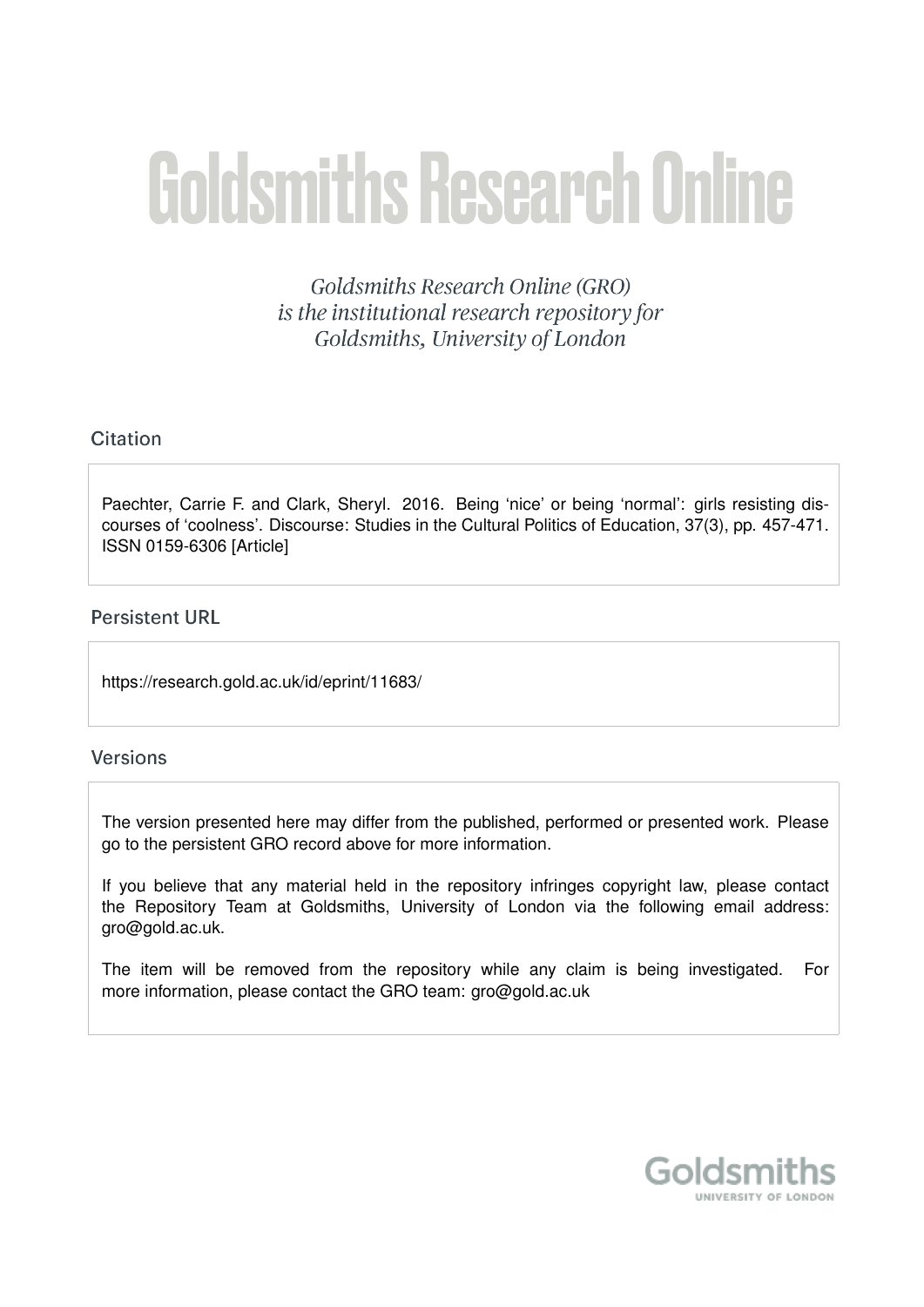# **Being 'nice' or being 'normal': girls resisting discourses of 'coolness'**

Carrie Paechter and Sheryl Clark Department of Educational Studies Goldsmiths, University of London New Cross London SE14 6NW UK [c.paechter@gold.ac.uk](mailto:c.paechter@gold.ac.uk)

#### **Abstract**

In this paper we consider discourses of friendship and belonging mobilised by girls who are not part of the dominant 'cool' group in one English primary school. We explore how, by investing in alternative and, at times, resistant discourses of 'being nice' and 'being normal' these 'non-cool' girls were able to avoid some of the struggles for dominance and related bullying and exclusion found by ourselves and other researchers to be a feature of 'cool girls' groupings. We argue that there are multiple dynamics in girls' lives in which being 'cool' is only sometimes a dominant concern, and that there are some children for whom explicitly positioning themselves outside of the 'cool' group is both resistant and protective. In this paper we focus on two main groupings of intermediate and lower status girls, as well as on one 'wannabe' 'cool girl'. While belonging to a lower status group can bring disadvantages, for the girls we studied there were also benefits.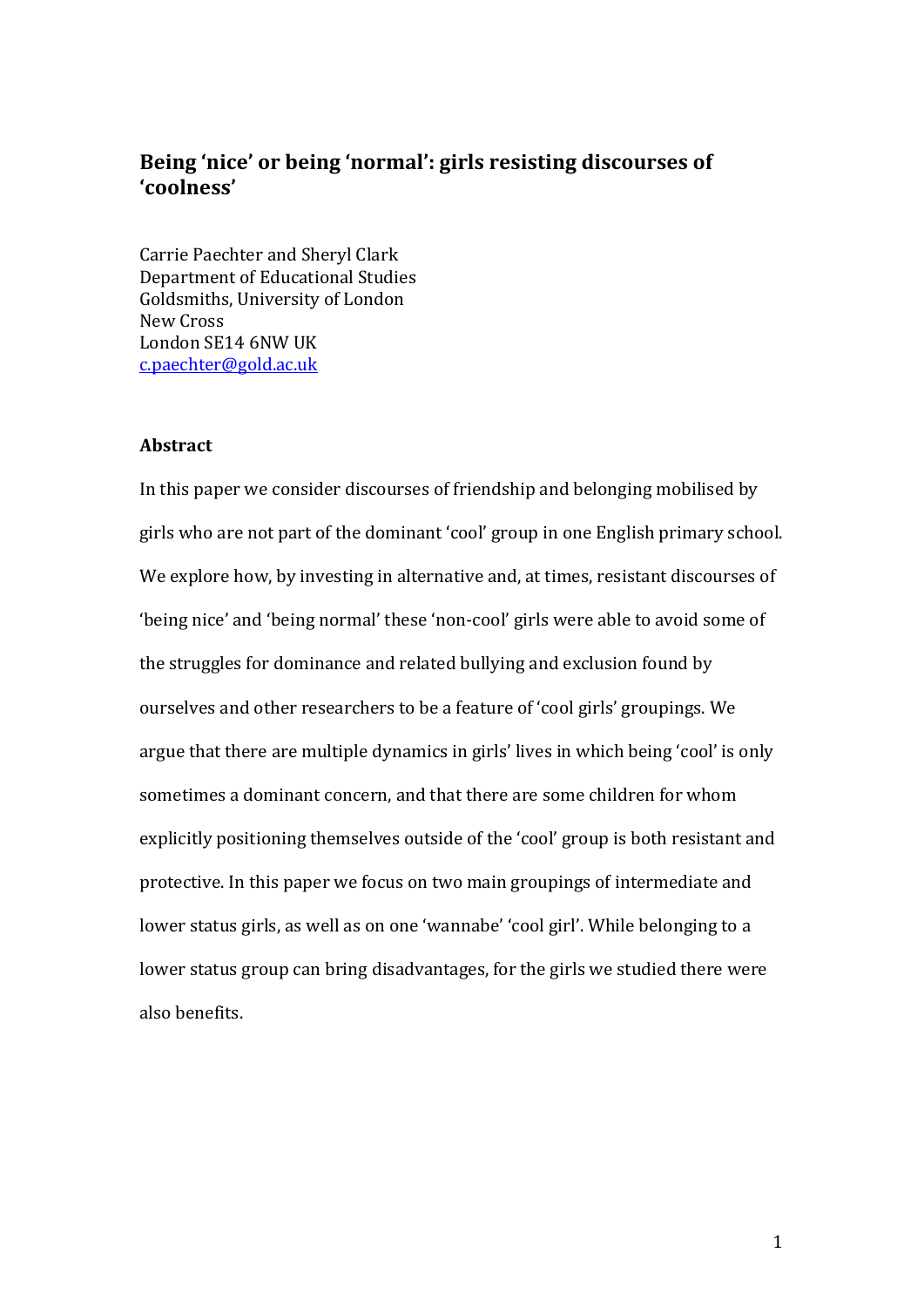#### **Introduction**

In this paper we consider groups of girls who are not invested in discourses of 'coolness' and consider the effects of this on their status and relationships in school playgrounds. We examine in particular the alternative discourses with which they associate themselves, and the possibilities of resistance mobilised mobilised by girls in these various positions. We focus on these girls, who are neither 'cool' nor aspire to be, and the discourses with which they are associated, for two reasons. First, their experiences are relatively, though not exclusively (Reay, 2001; Renold, 2001) undocumented; researchers have tended to focus on the more visible and more powerful groups of children. Second, our research suggests that, while it can bring its own problems (Thompson & Bell, 2011), investing in alternative discourses to that of 'coolness' provides one way through which girls can protect themselves from the sometimes vicious power relations in peer group friendships (George, 2007). Our findings therefore demonstrate some of the ways that girls resist involvement in these power struggles and instead find other ways of understanding themselves in relation to their peers. While 'cool girl' discourses position high status 'coolness' as a centrally important attribute, our research suggests that, for many girls, what matters is that one belongs *somewhere*, and that one has a group of friends on whom one can rely, rather than being part of the highest status group (Søndergaard, 2012).

We discuss case study data collected from one English primary school class. We argue that, contrary to dominant 'cool girl' discourses, not everyone aspires to be in this group. Indeed, alternative discourses of belonging can form part of an active resistance to such assumptions, and give girls who subscribe to them a more peaceful and stress-free school life. Not only did some of the girls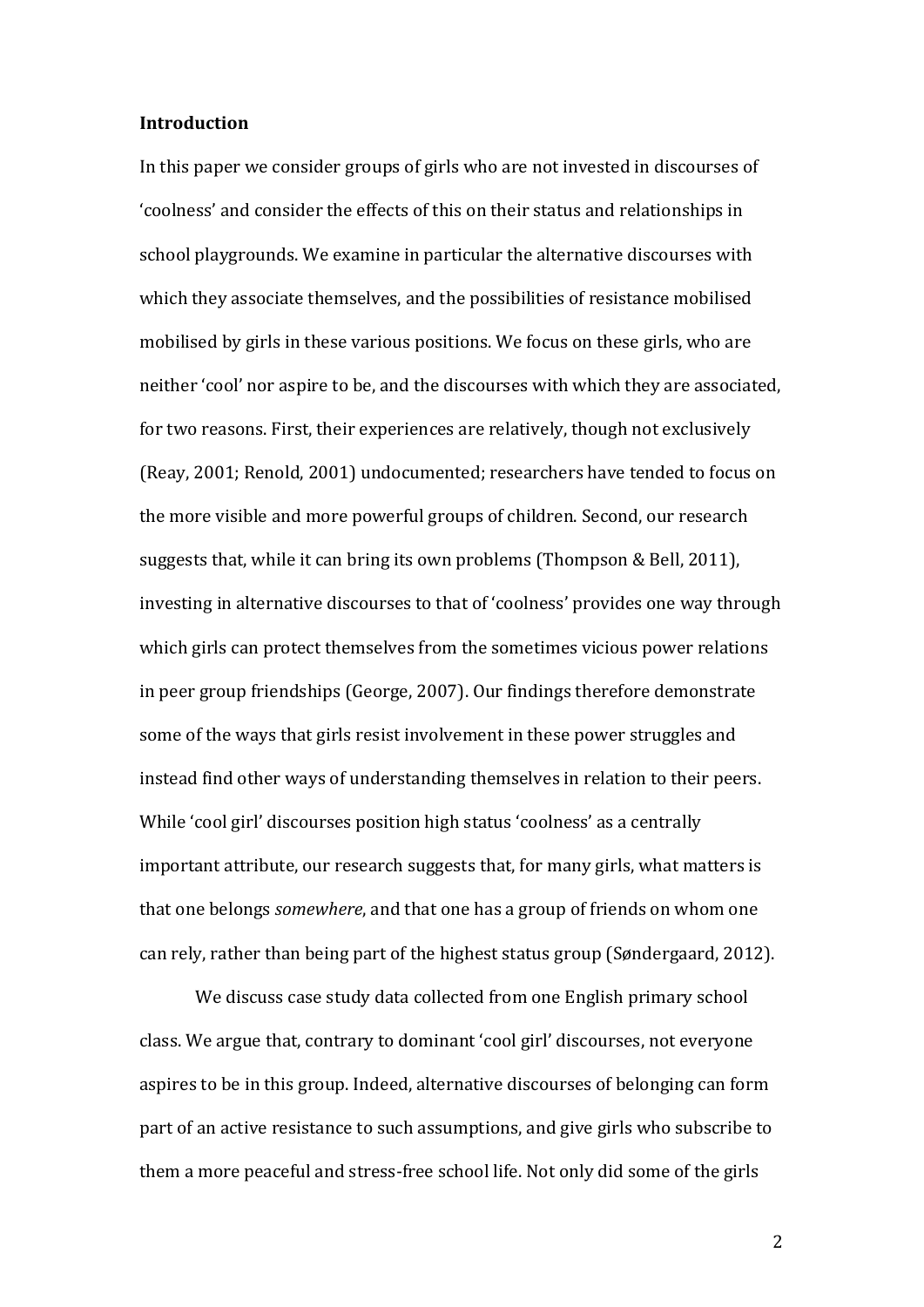we studied not aspire to coolness, they did not operate their friendships in the competitive and surveillant manner that is seemingly ubiquitous among more dominant groups (Currie, Kelly, & Pomeranz, 2007; George, 2007; Read, Francis, & Skelton, 2011; Scott, 2002), where leaders constantly generate insecurity about individuals' membership in order to maintain control (George & Browne, 2000; Søndergaard, 2012; Svahn & Evaldsson, 2011; Warrington & Younger, 2011). Defining themselves oppositionally to the 'cool girls', these lower status girls explicitly eschewed the exclusionary behaviours so much a feature of the former's group dynamics. Additionally, as we will explain, some of these 'noncool' groups of girls were largely ignored by the 'cool' girls, who considered them unworthy of notice. While disadvantageous to them in some ways, this permitted lower status girls, most of the time, to carry on their lives relatively comfortably, untroubled by the fights and exclusions of the more dominant.

We have chosen to focus on discourses because they frame how individuals and groups interpret and understand their lives. In doing so, we follow Foucault (Foucault, 1978; Foucault, Mort, & Peters, 2005) in focusing not so much on the text of our participants' utterances but rather on a more overarching understanding of how they conceptualised their lives and friendships within the social world and power relations of the playground (Hook, 2004). In doing so we are able to identify these alternative understandings of how friendship works, and also to map their function as counter-discourses to the dominance of 'coolness'.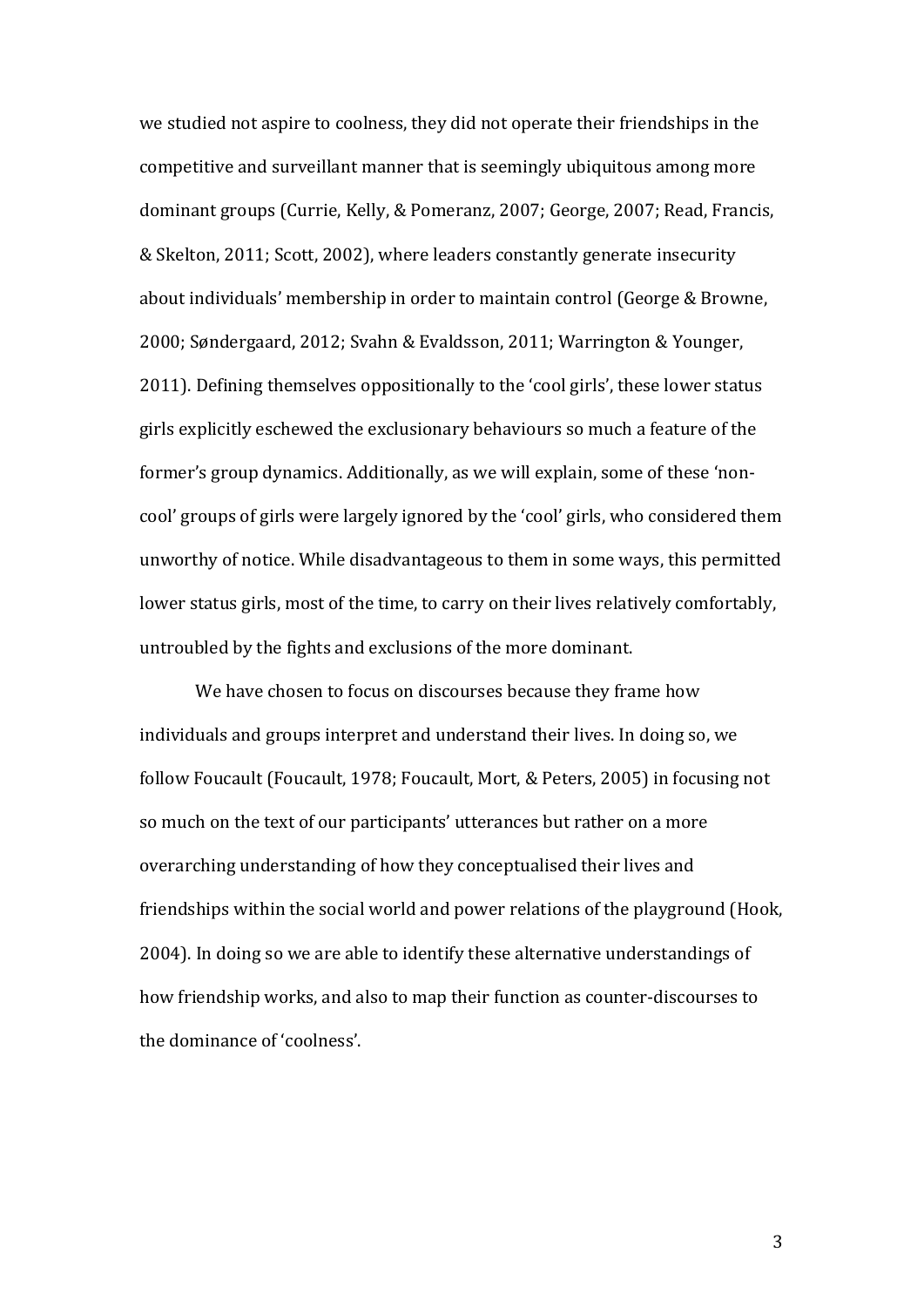#### **Data source and methods**

The findings we report here were collected as part of a study of tomboy identities which involved case study data collection in one class in each of two London primary schools. Author spent on average two days a week in each school over two terms, from the start of the final term in Year 5 to the end of the first term in Year 6: the girls were therefore aged between nine and eleven during the research period. The children were observed in class, in the playground and dining hall, and in after school activities, and were interviewed in friendship groups and individually. Data analysis took place using progressively focused coding techniques, in which the analysis of successive periods of data gathering each feeds into subsequent observations and interviews. This progressive approach meant that, as power relations within and between groups of girls arose repeatedly in field notes and interviews, we spent some time explicitly looking at this issue. Because the inter- and intra-group dynamics being analysed here were mainly played out in playground interactions, much of our analysis is based on observational field notes, supported by the interview data. In this paper we focus on girls in one of the two schools, Holly Bank<sup>i</sup>, where the competitive and hierarchical nature of classroom structures and playground relations made differences and oppositions between the girls' groups especially stark. Within the class, we identified three broad groups of girls, each focused around a different set of discourses associated both with their status positions in the class and their approaches to life and friendship. It included a highly dominant group of 'cool girls', about whom we have written elsewhere (Paechter & Clark, 2007, 2010). In this paper we will concentrate mainly on the rest of the girls in the class, comprising two main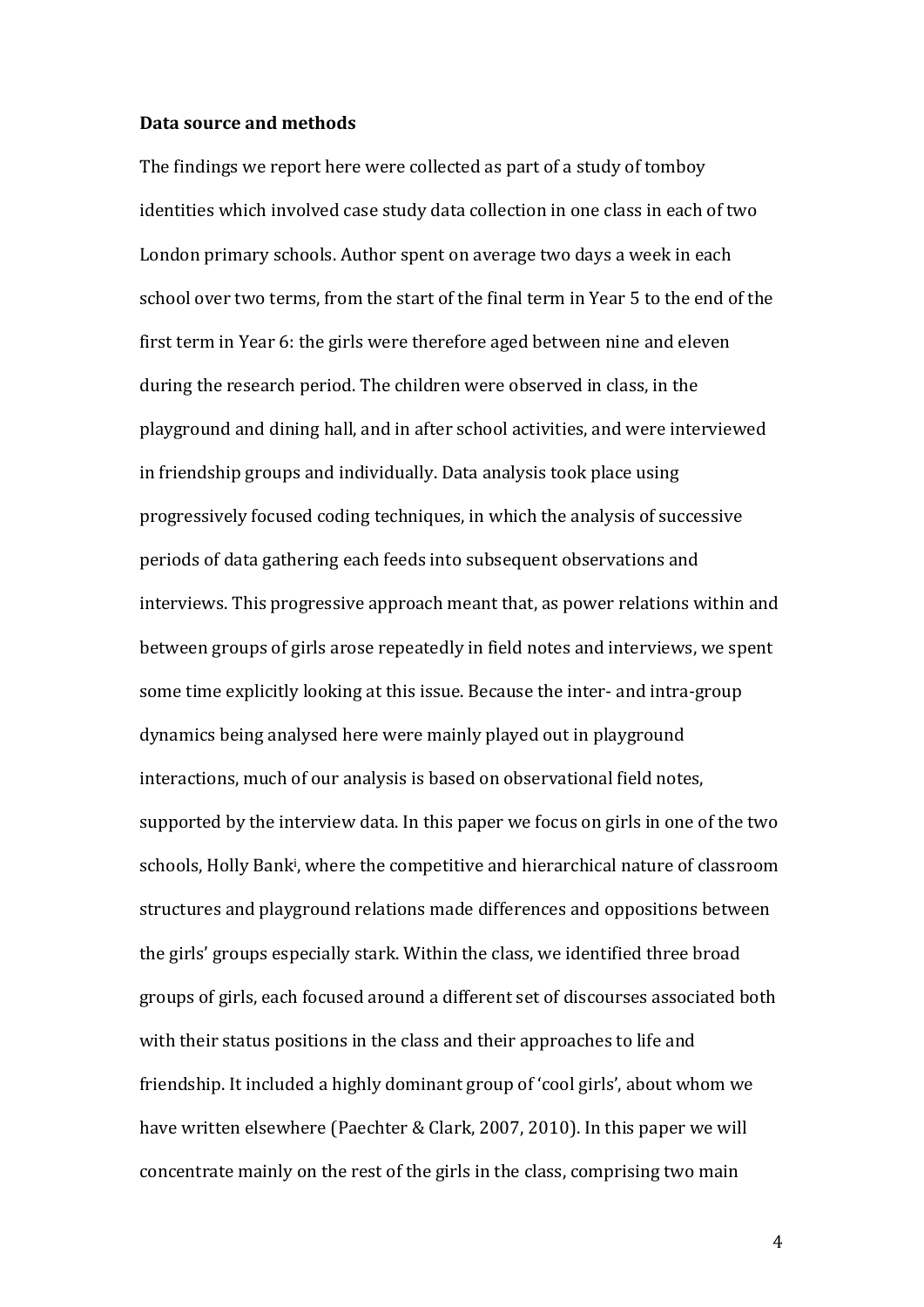groups and a best-friend pair, plus a single girl, Mia, who aspired to join the 'cool girls' but was given the pariah status of 'wannabe', or 'stalker' by the other children (Goodwin, 2002) (Søndergaard, 2012).

It is important to contextualise these groups within the overall ethos of the school. Holly Bank was a large, almost exclusively middle-class school in which discourses of aspiration and competition pervaded daily life. Staff were proud of its local dominance in sports. The annual cross-country run gave every child in the school an individual placing within their year group, and competitive rankings and personal bests were hotly discussed thereafter. Similarly, children were very aware of their position in classroom hierarchies of acadmic performance, and many of the children were sitting examinations for competitive entry to selective and private schools. Although ethnically mixed, the ethos was monocultural, with children's varying backgrounds masked by an assumption of white, English Christianity. However, while we believe that this overarching discourse of competition makes it possible for groups such as that of the 'cool girls' to flourish, we want here to draw attention to the continued possibilities for resistance, and the construction of alternative discourses, at least in the social sphere, as evidenced by the activities of the other girls in the class.

Children's social groups are fluid entities, defined differently according to circumstances (Sedano, 2012). However, the groups on which we focus in this paper were openly recognised by members of the class, who gave them names and identified members with some consistency. While the label we have given to one of the three main groupings is our own (those used by children for lower status groups tended to be derogatory), the terms 'cool girls' and 'normal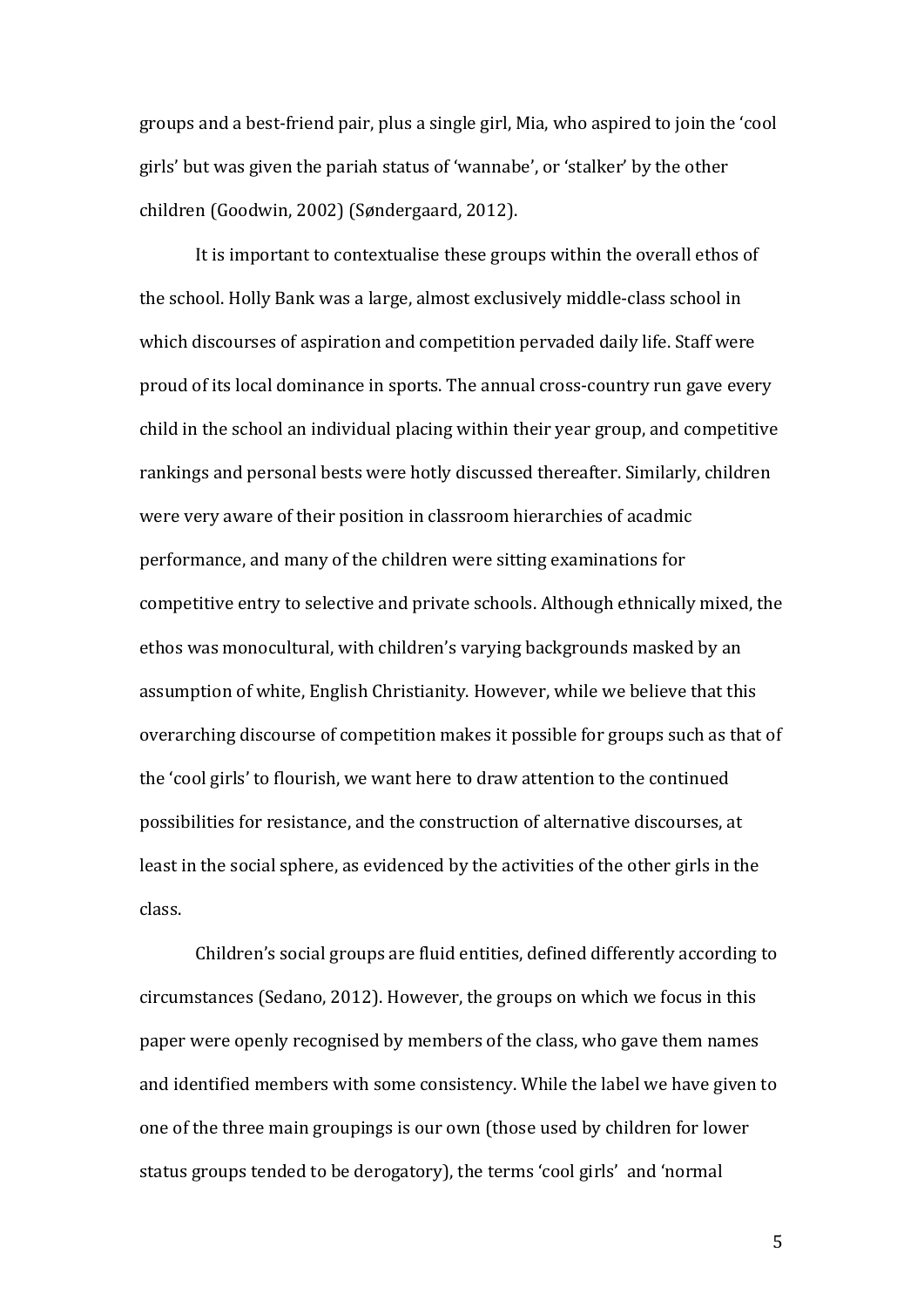people' come from the children themselves. Of course these groups were not entirely fixed during the period of study, with boundaries becoming more or less permeable over time. It is also the case that children's social groups define themselves oppositionally, and that this can lead to stronger apparent boundaries than is the case in practice. Both the 'nice girls' and the 'normal people' were explicitly looked down on by the 'cool girls', and distanced themselves from the 'cool girls' in response, while the 'normal people' joined in with the 'cool girls' in treating the 'nice girls' as low-status 'goody-goodies' or 'neeks'. However, the 'normal people' group, despite seeing themselves as clearly distinct from the 'nice girls', did frequently play with them. It must also be borne in mind that the rigid boundaries frequently maintained within school might be absent elsewhere. For example, Lucy, one of the low status 'nice girls' went cycling at the weekend with Chelsea, who was (most of the time) a 'cool girl', their connection being that they were the only two girls in the class allowed out without an adult.

It is not clear to us how girls originally came to be part of the groups to which they belonged when we arrived. The overwhelmingly middle-class intake of the school suggests that social class was not a factor, though habitus may have been (Sedano, 2012): the 'cool girls' were notable in their comparatively high interest in brand-name and designer clothing, and some had highlights in their hair (Pilcher, 2011), whereas the central trio in the 'normal people' group were high achievers. It is also the case that, in a setting in which ethnicity was played down so much that it was almost invisible, two of the 'nice girls' group and one of the intermediate-status best-friend pair were of ethnic minority origin (Melissa and Britney Turkish, Athena Chinese). It is therefore possible (though we have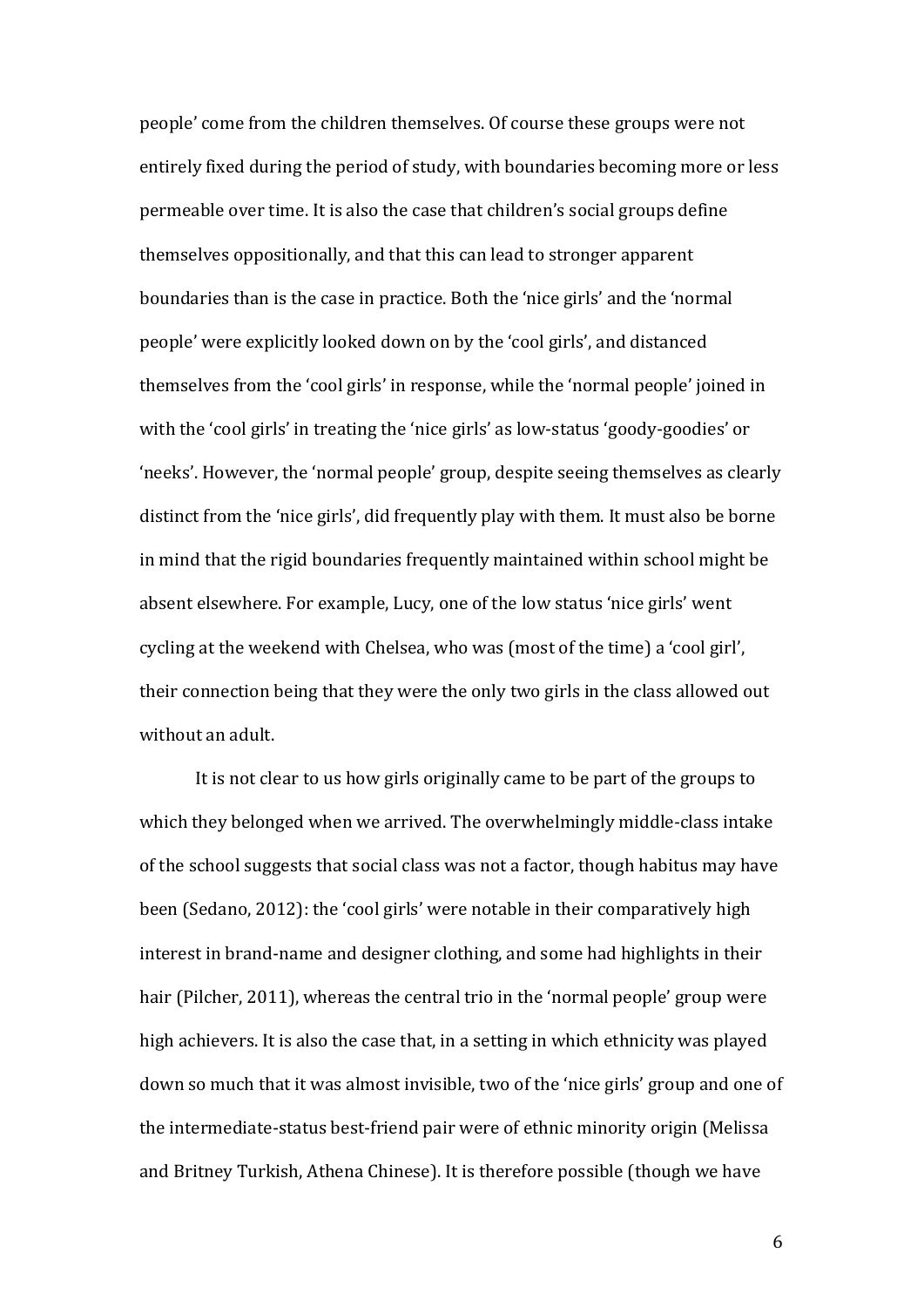not evidence one way or the other) that ethnicity was a factor, although not an overriding one: Britney had joined the 'cool girls' by the end of the research period.

The 'normal people' group had at its core a threesome of high achieving, sporty girls: Leafy Blue, Nirvana and Spirit. Their middling status was marked by their role as girls whom 'cool girls' could join when ousted from their preferred group; they were generally welcoming of others and frequently played with middle status boys as well as with the third, lowest status, group of girls. This latter group was referred to by us as the 'nice girls', but described derisively by other children as the 'goody-goodies'. Our name reflected these girls' strong investment in discourses of 'niceness' (Hey, 1997), something that is associated with compliant and co-operative femininity (Kehily, Mac an Ghaill, Epstein, & Redman, 2002; Reay, 2001). The group consisted of Maria, Charlotte, Melissa, Athena and Lucy. Two further girls, Monica and Britney, formed a best friend pairing at the start of the research but had separated into very different status groups by the end. Finally, Mia was the lowest status girl in the class and was frequently spoken about in derogatory terms by others (Søndergaard, 2012). At the same time, she was remarkably mobile between groups and omnipresent in power relations. This seems to relate to her status as a conspicuously failing 'wannabe' member of the 'cool girls' group, who might be briefly included on the periphery, used to run messages to other children, and then discarded (Svahn & Evaldsson, 2011)

Although the 'non-cool' groups shared some experiences and characteristics, they were different in various respects, and we will therefore discuss them separately. We start with the lowest status group, the 'nice girls',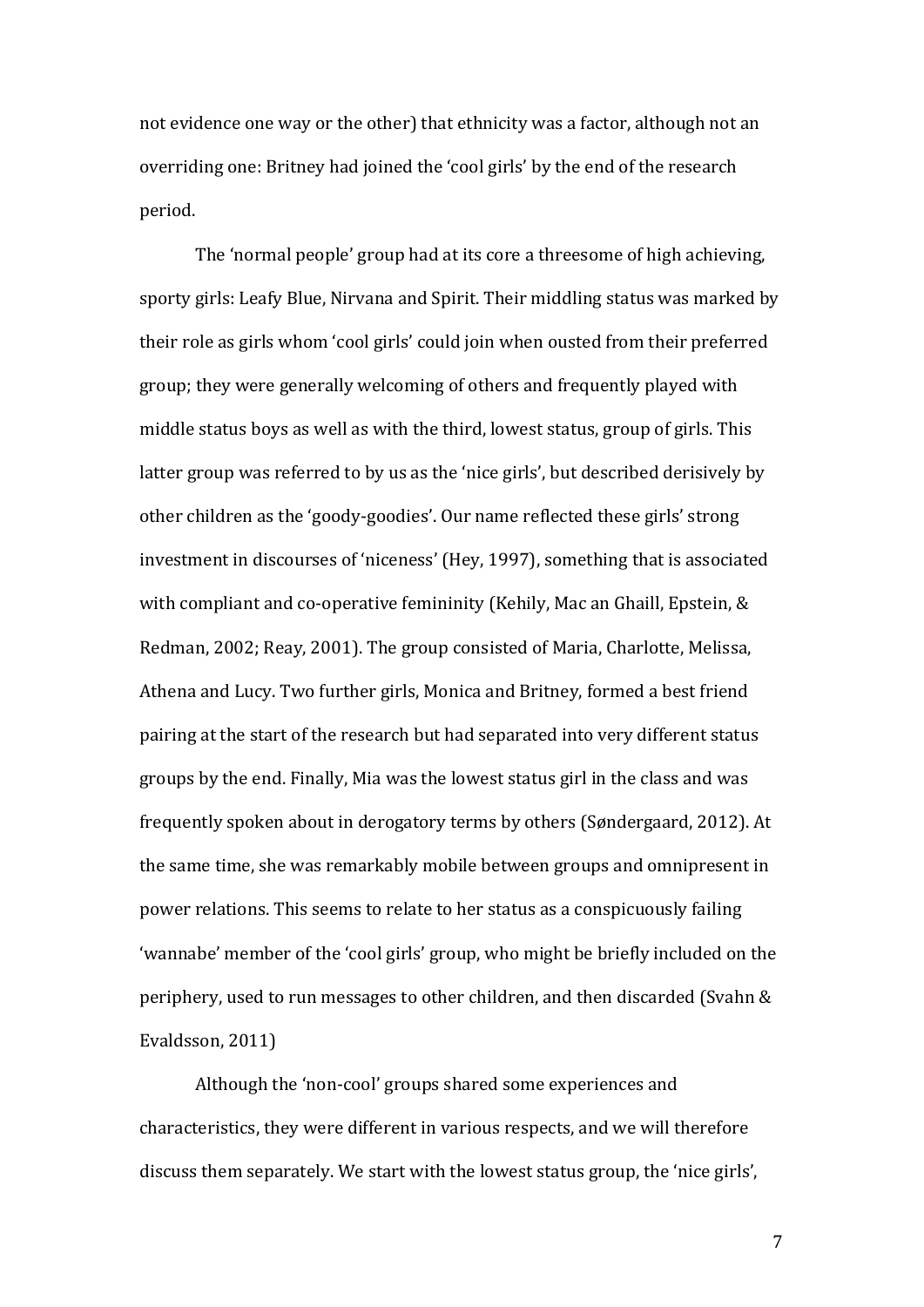before going on to the two middle-status groupings: the 'normal people' and Britney and Monica's best-friend pairing. Finally, we will look at Mia's experience of the pariah status of 'wannabe'. First, however, we will briefly consider what it is to be a 'cool girl'.

#### **Discourses of 'coolness'**

A key feature of 'cool girl' status is a strong investment in a discourse that assumes that everyone wants to be part of this group (Currie et al., 2007). This commitment to 'cool girl' discourses associated with competitive friendship relations was borne out in this group's self-description as 'mean girls', following the 2004 film of the same name. It was more or less taken for granted that to be part of the 'cool girls' group required participation in a constant struggle for positioning, both in relation to Kelly, the dominant member of this group, and to each other, in particular through demonstrable group solidarity in the periodic outsting of individual members (Paechter, 2010; Paechter & Clark, 2010). George (George, 2007) argues that girls within such groups are held in thrall to a central dominant girl by the ever-present risk of temporary or permanent exclusion, and their belief that to lose one's place in this supposed elite would consign one to social oblivion. For those girls who lead these groups, or who maintain a position in the inner circle, there are social benefits: they are perceived by teachers and many students as the important and socially most adept members of the class (George, 2007). The price of this, however, is a constant state of mutual surveillance in order to ensure that nothing one says or does transgresses the group's hidden rules (Paechter & Clark, 2010). For those on the periphery, the occasional opportunity to bask in a brief sense of being 'popular' is balanced, or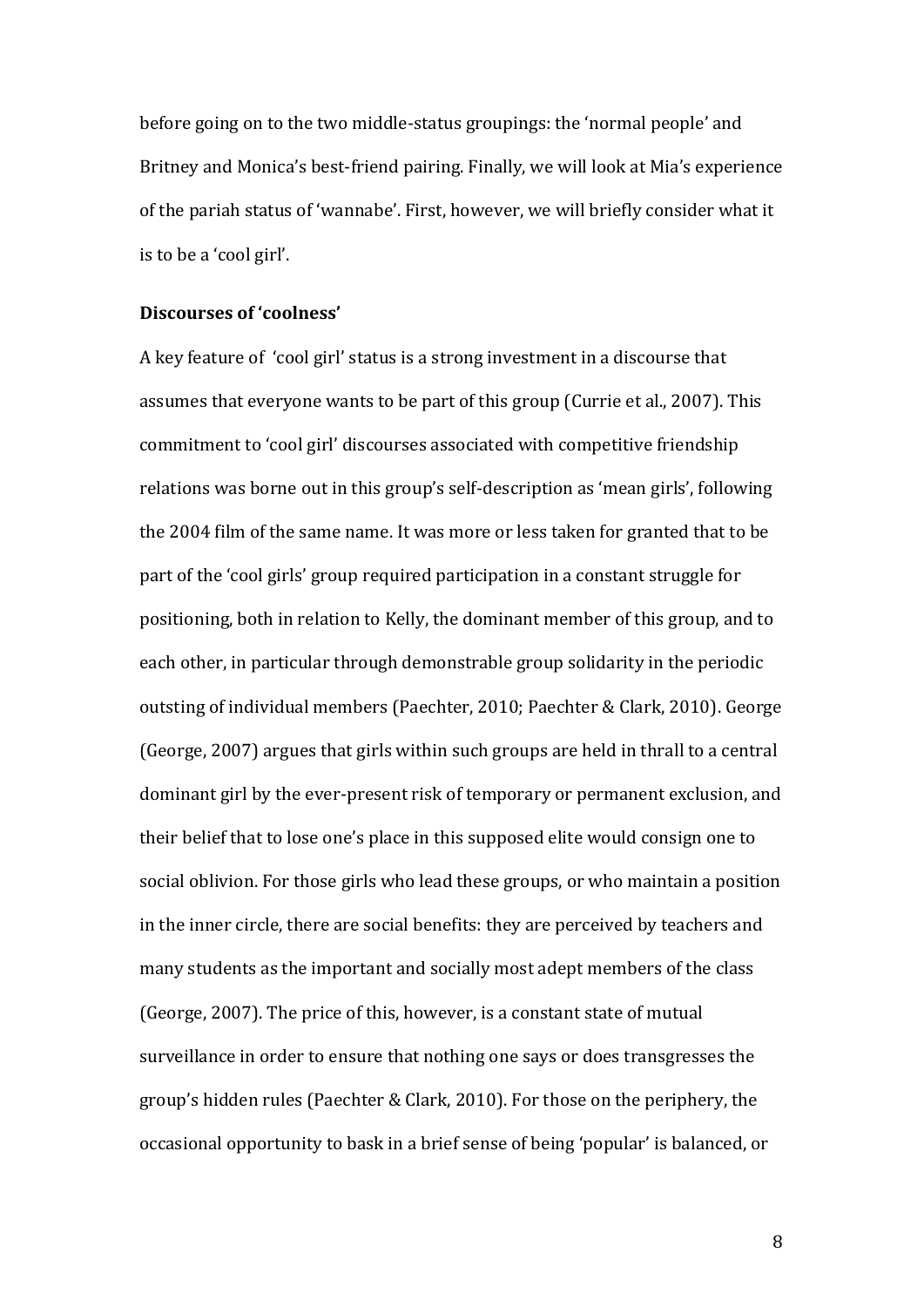even outweighed, by the constant striving for belonging and the scorn of those in the inner circle who deride them as socially climbing 'wannabes' (Currie et al., 2007: 30), another term popularised by the film *Mean Girls*.

## **Being 'nice' and being 'good'**

The 'nice girls', Maria, Charlotte, Melissa, Athena and Lucy, could be found together most playtimes, though they sometimes joined in with larger games involving the majority of the class. They exhibited considerable group loyalty and mutual caring, though this was not overtly policed within the group as is sometimes the case with higher status girls (Kehily et al., 2002). This reflected their strong investment in discourses of being 'nice' and being 'good', that is, conforming to school rules and avoiding being in trouble with the teacher (George, 2007; Hey, 1997; Kehily et al., 2002; Reay, 2001). In contrast, they explicitly characterised the behaviour of the 'cool girls' as 'not nice' and eschewed it themselves. In that sense, 'niceness' operated as a form of oppositional counter-discourses to that of 'coolness'. Being 'nice' was particularly associated with loyalty to one's friends and not leaving people out. While the 'cool girls' frequently deliberately isolated one or other of their number, the 'nice girls' went to some trouble to ensure that everyone in their group was always included. For example, there were times when playground games broke down or could not get going because someone refused to play, resulting in negotiations and compromises in order to avoid leaving her alone:

Maria runs off to play with the stilts, leaving Melissa standing there. I ask Melissa why she doesn't go and try it but she says, 'I can't do it so I won't try.' Her friends say, 'come on, give it a try', but she answers no.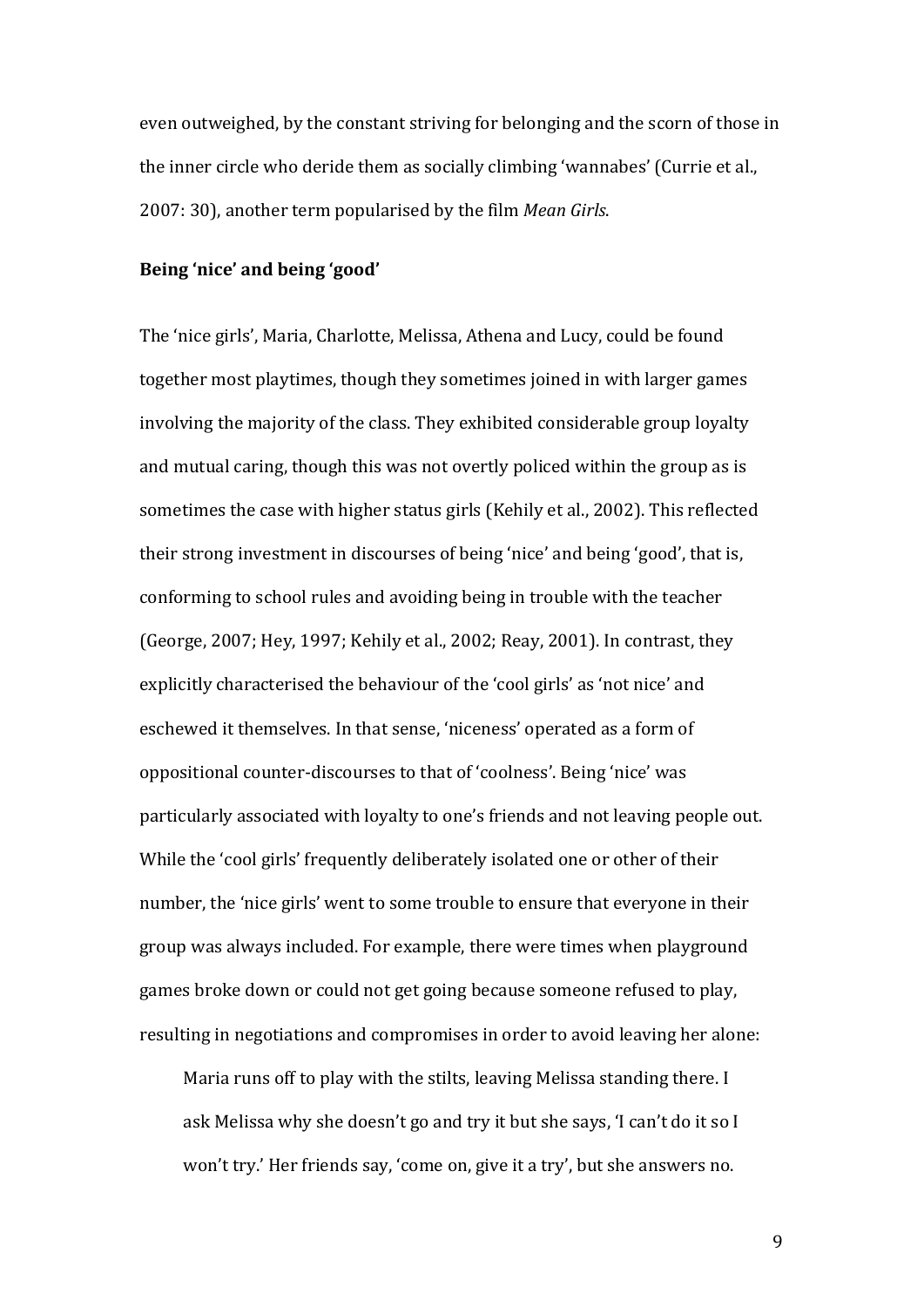Maria comes back and says she won't abandon Melissa…Lucy seems especially frustrated with Melissa's refusal as she wants to play bulldog but Melissa won't do this either and this means they don't have enough people. They try to compromise by telling Melissa they'll play walking bulldog but she still refuses. Out of pity, I agree to play with them so they can have enough numbers (only Lucy, Monica, Charlotte and I play since Maria stays with Melissa). (field notes)

These girls' emphasis on 'niceness' was coupled with a concern for being 'good', that is, well-behaved and not courting trouble in any way. This was noticed both by their teacher and by the other children in the class. Sanuthi Sekera, their class teacher in Year 6, referred in an interview to 'the Melissas, Britneys and Athenas of this world, who never complain and always do the right thing', while Bridget, from the 'cool girls' group' remarked that 'they're very good, unlike the rest of us' (field notes). Both the 'cool girls' and the 'normal people' referred to the 'nice girls' as 'the goody-goodies' and distanced themselves from this overtly good behaviour. However, while for the rest of the class the 'good girl' position was a pariah status (Francis, 2009), for this group it was highly positive. For example, when Author was invited to join the group for Athena's birthday party, and Athena needed to call her mother to check whether it was OK, Melissa suggested that 'Athena tell her mum, 'Author's not naughty and won't be a bad influence'' (field notes). Such a public investment in 'good girl' discourse would not have been volunteered by members of any of the other groups in the class.

Beyond their investment in 'niceness' and 'goodness' discourses, the most salient feature of the group was their lack of self-consciousness about the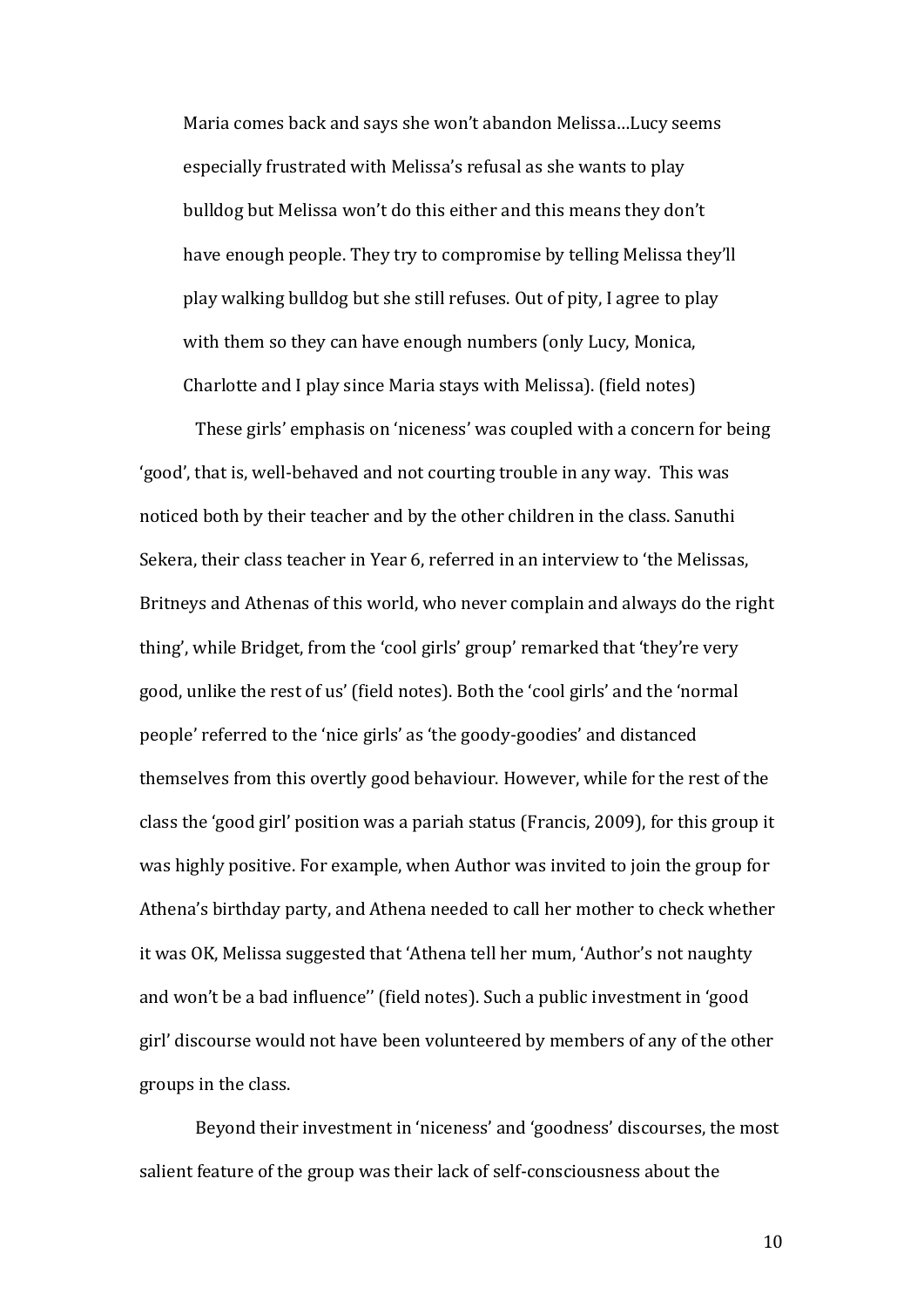unwritten rules that seemed to govern everyone else, and particularly the 'cool girls'. It was not clear whether this was because they were unaware of these, or because they were invested in conformity with school rules and so regarded such minor infringements as inappropriate behaviour. This was especially noticeable with regard to their hair and dress, where they seemed to stand completely outside of the conventions of the other children. For example, while the other girls made subtle or not-so-subtle adjustments to their school uniform, this group did not. Similarly, the 'nice girls' did not seem to be either interested or involved in the constant knowledge-based power struggles taking place in the rest of the class (Paechter & Clark, 2010). This is possibly because their lack of status led others to assume they possessed no useful or important knowledge, but may also have been due to a lack of interest on their part, or, indeed, a conscious resistance to involvement, given their expressed dislike of this behaviour as 'not nice'. While other children were endlessly engaged in the acquisition and exchange of supposedly important forms of knowledge, much of which involved some level of malicious gossip, this group barely participated. Alongside what for others was a constant vying for power and positioning in the hierarchy, trading knowledge to improve one's relative position, the 'nice girls' seemed either to be unconcerned with these power plays, or to understand themselves as so far removed from powerful positions that they did not bother to try.

This commitment to 'niceness' and concomitant lack of interest in dominating others also affected responsibilities given to them by teachers, which they at times ceded without a fight, or even apparently noticing that it was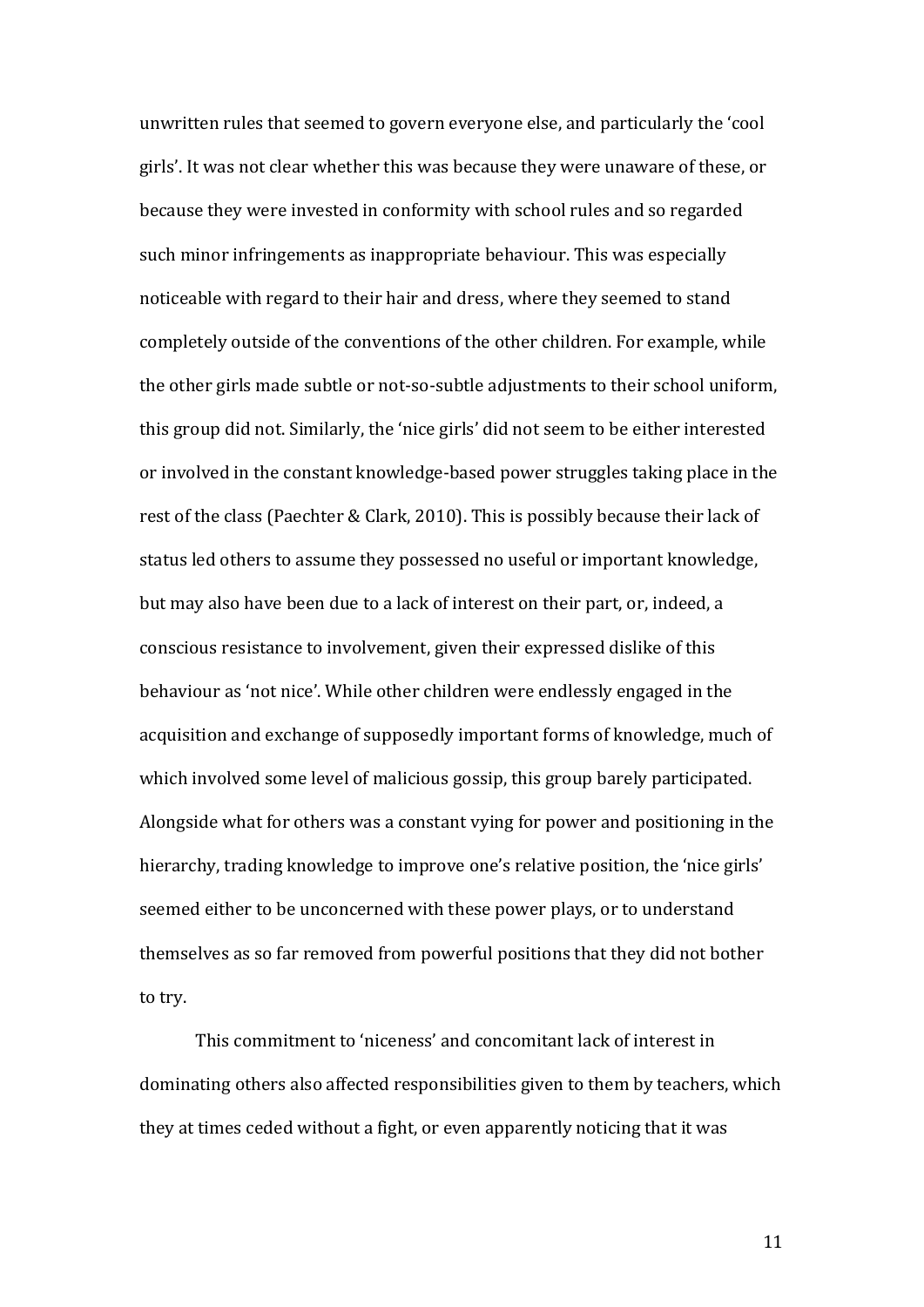happening. Here, for example, Lucy makes no attempt to prevent Holly, a 'cool girl' from taking over:

In groups the children choose three rules and then envoys go around the other groups and negotiate the rules they've chosen….When Lucy comes to our group with the rules, Holly reads them out and starts changing them…Lucy doesn't seem to notice how quickly her role was usurped by Holly. (field notes)

This non-engagement in the constant jostling for status extended to a lack of interest in the activities of children for whom it was of paramount importance. The 'nice girls' were notable in that they were the group in the class who were least bothered about the competitive and exclusive antics of the 'cool girls'. It was unclear whether this lack of interest in the intrigues of the 'cool group' was related to their continued involvement in playground games. Certainly they were less likely to see what was going on in the 'cool girls' corner if they were racing around rather than sitting watching, but it is also possible that their lack of investment in these power struggles left them free to play. Unlike the rest of the class, they did not get involved in discussions of who fancied whom (Renold, 2005), and appeared generally to be uninterested in sex-related activities. The other children certainly regarded them as non-sexual, but this may simply reflect their low status; sexual attractiveness and an interest in liaisons were markers of 'coolness', so to ascribe them to this group would have undercut their subordination. While they were aware of what the 'cool group' did, and occasionally watched their disputes from a distance, the 'nice girls' did not join in with these arguments at all. This lack of interest was reciprocal: the 'cool girls' generally ignored the 'nice girls'. This was in stark contrast to the dominant boys'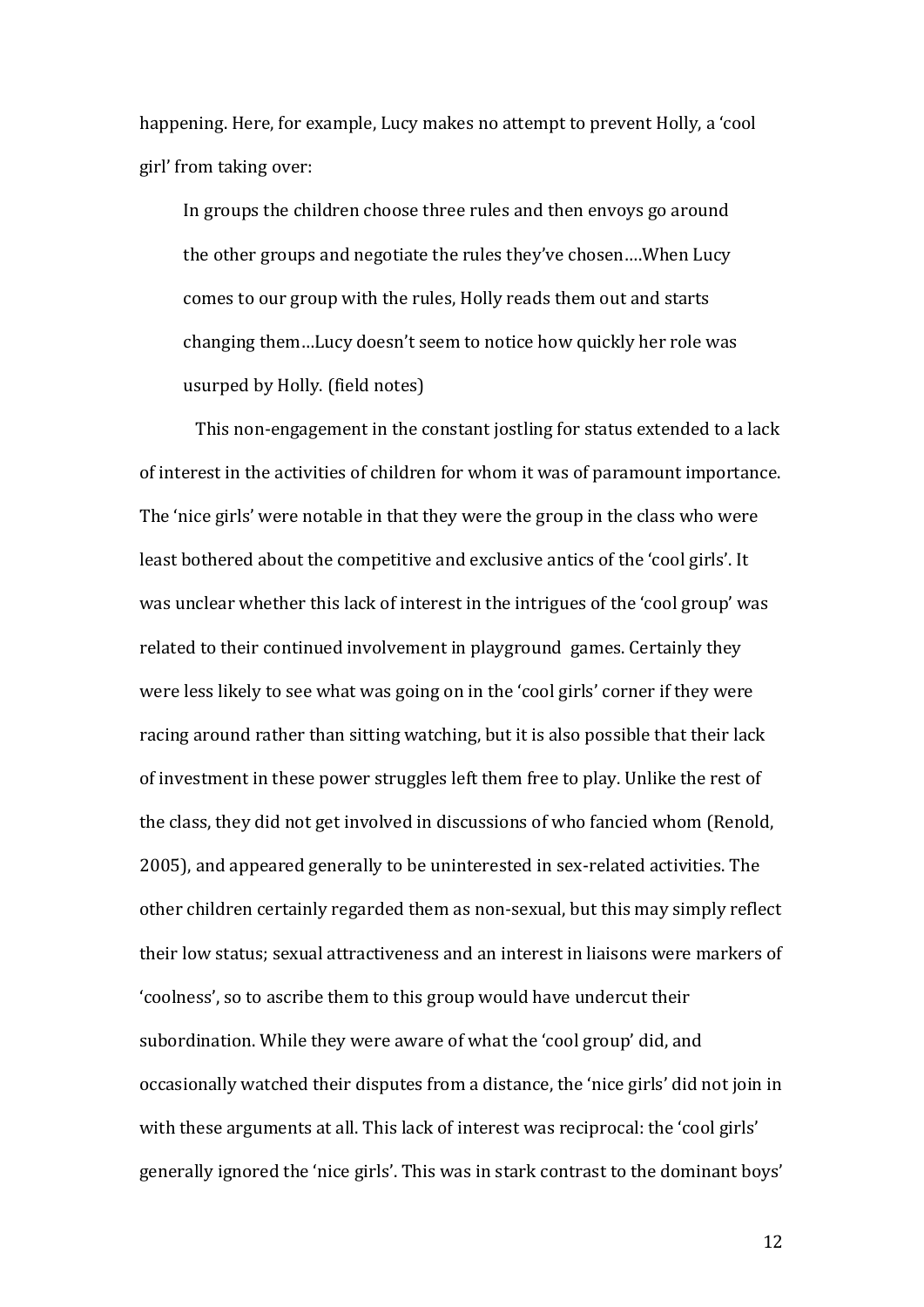treatment of the lowest status boys. High status boys spent a good deal of energy and inventiveness bullying and tormenting weaker boys, and appeared to need to be publicly 'on top' of everyone else in the class, including the 'cool girls'.

Being ignored by the 'cool girls' made for a peaceful existence for those in the 'nice' group, though it did require acceptance of their low status position. This latter was partially enabled by their investment in the 'good girls' discourse, which, while derided by other children, was for them a source of solidarity. Indeed, their explicit counter-positioning of themselves as the opposite of the 'cool' girls, whom they saw as both 'not nice' and 'naughty' can be seen as a form of resistance to dominant power relations within the class, as well as a source of relative safety and security. For much of their day, particularly at playtime, they could get on with their own activities unregarded and unmolested. Although the 'cool girls' regarded the 'nice girls' with disdain, they usually left them alone: bullying them was not considered worthwhile. This reflects previous research which suggests that girls' exclusionary practices include the positioning of lower status and pariah children as non-persons who may legitimately be ignored (Svahn & Evaldsson, 2011). In this regard, the 'nice girls' were in a much more comfortable position than both the 'cool girls', who were constantly vulnerable to isolation and exclusion by other group members, and the low status boys, who were a constant target of the powerful 'cool boys' group.

These 'cool boys' also bullied the 'nice girls', though only when the latter were brought to their attention, usually by teachers. This was one arena when 'nice girl' and 'good girl' discourses became problematic, as they made it much harder for these girls to resist the torments of the 'cool' boys, of whom they were obviously frightened. They were particularly wary of Humphrey, the most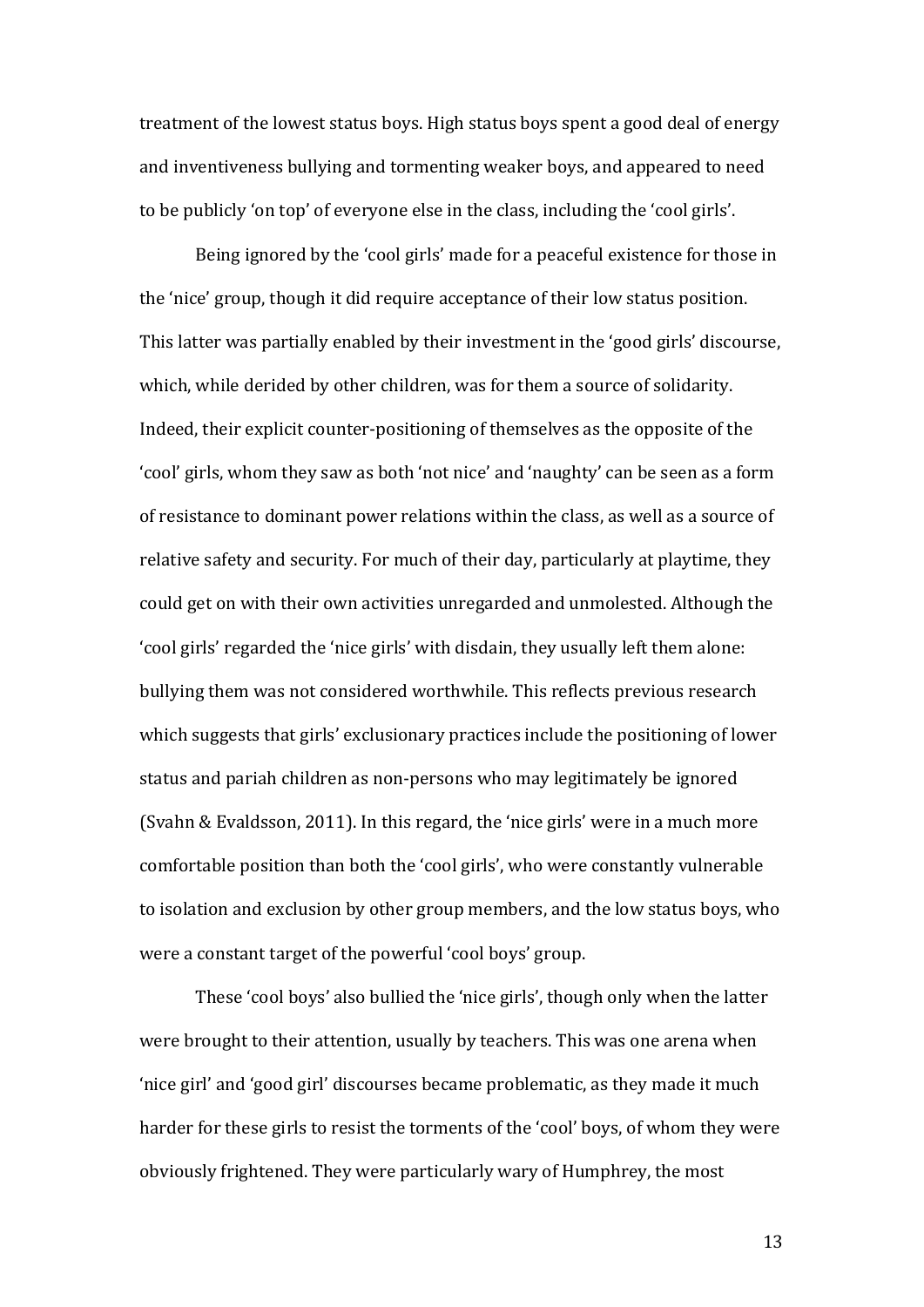dominant child in the class, who frequently bullied weaker children. Unfortunately, however, the propensity of these girls to be well behaved, and their investment in 'being nice' and not complaining, led teachers to put them with these difficult and dominant boys in ways that were often highly distressing, leaving the girls vulnerable to sexual and other bullying. Two examples serve to illustrate what could occur. In the first, the children have been learning rugby techniques in single-sex groups of four:

The groups of four then have to form groups of eight and Miss S. puts Humphrey's group (Humphrey, Glazer, Frederick and Owen) with Lucy's group….The girls are uncomfortable and the boys seem to enjoy this and make jokes about pairing with them. Humphrey regularly humiliates Charlotte by moving close to her and calling her 'sexy', and he hints at this now (how he wants to be paired with her). The girls try to shift so that they can stand away from the boys. Glazer moves in close to Athena and when she moves away he shifts to be closer (touching each time). She tries to get away several times but he just stays beside her. (field notes)

In our second example, the class are rehearsing a 'Christmas dance' which has been choreographed by the teacher to involve symbolically romantic movements and be performed in couples. The teacher had deliberately paired the children randomly because she felt that the class was too much divided into separate groups who did not know each other well. However, the result exposed Melissa to being tormented by Humphrey:

The dance movements require the children to face each other, pressing their hands together and making arm motions 'like hearts'.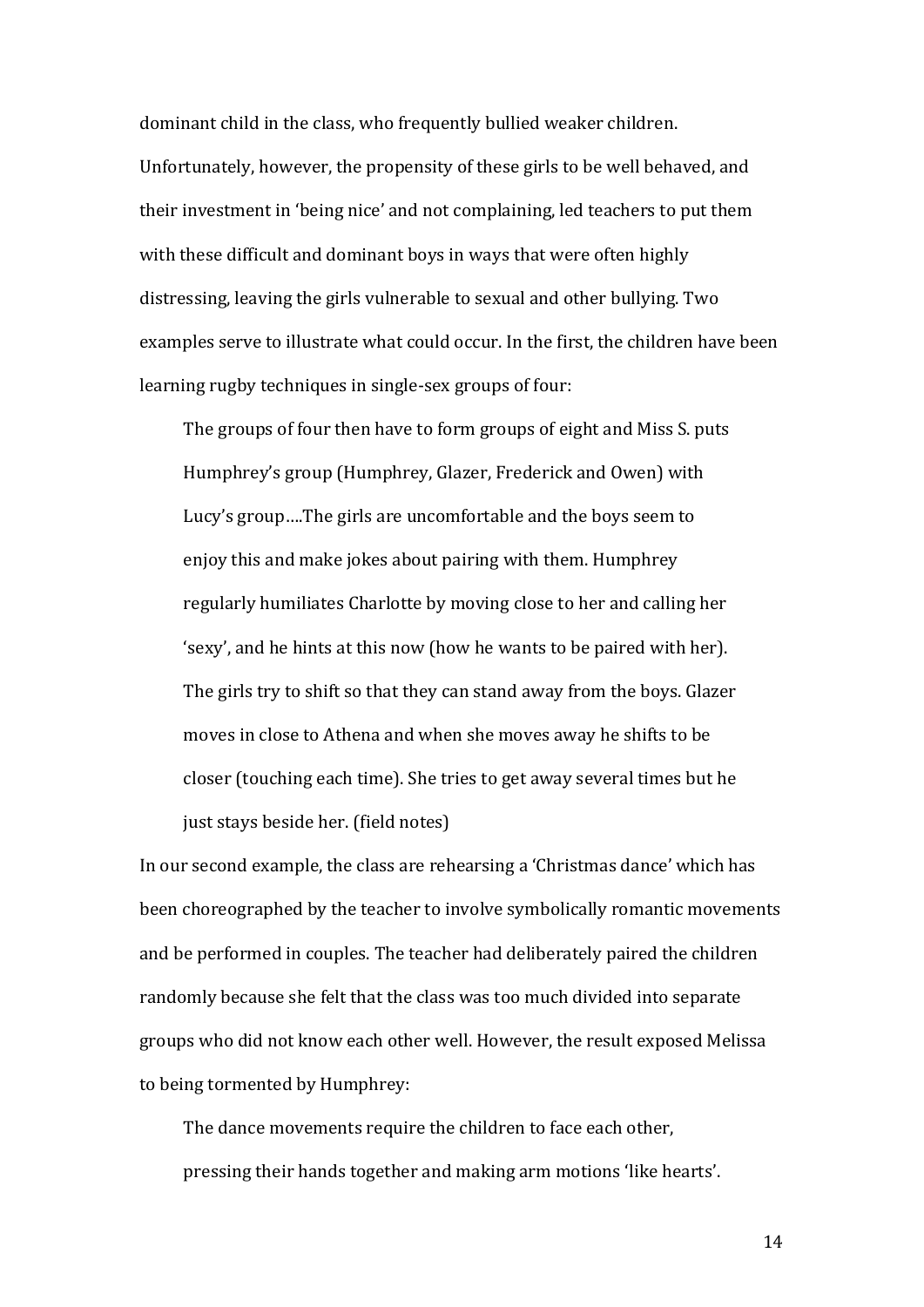Whereas Melissa is unhappy to be paired with Humphrey, Humphrey seems to delight in this chance to torment her and moves in close to make her uncomfortable…When Melissa is reluctant to touch Humphrey's hands he calls to the teacher 'Melissa's not cooperating'....Afterwards, Humphrey wipes his hands as though he has cooties. (field notes)

In this example it is clear that Melissa's investment in discourses of 'goodness' make it harder to object to her positioning by the teacher, and, indeed, allows Humphrey to pile on the torment by accusing her of being uncopoerative. It is alarming to note that although the teacher later commended Melissa to Author for not complaining about being paired with Humphrey, she seemed to be unaware that Humphrey might have an ulterior motive for his subsequent enthusiasm for dance rehearsals, leaving Melissa in this repeatedly vulnerable position.

## **Being 'normal'**

The trio of Nirvana, Spirit and Leafy Blue, and the best-friend pairing of Britney and Monica formed the core of an intermediate, much more fluid, layer in the hierarchy of the class. Of the five girls, only Britney seemed to have any aspiration to 'coolness', and she did finally join the 'cool girls' group towards the end of the research period, after an acrimonious split with Monica, who, in turn, became one of the 'nice girls'; until then, they largely stuck with each other. In a paired interview, Spirit and Nirvana, clearly aware of class hierarchies, referred to their group as 'the middle-status group', and as 'the normal people'. Reflecting these discourses of 'normality', and the related implication of non-exclusivity, the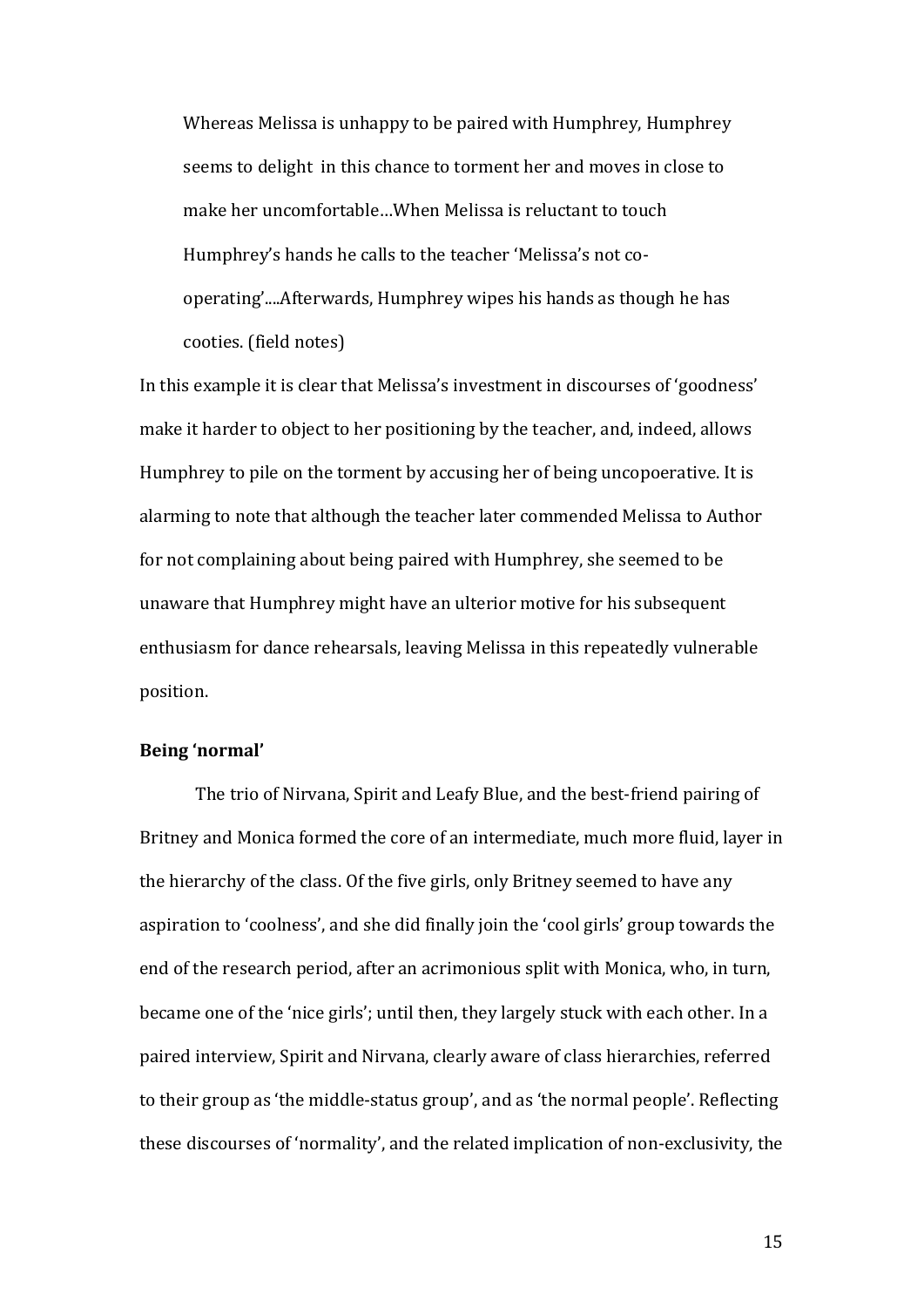group as a whole had relatively open boundaries, and often contained boys. They hung around together talking, joking, and play fighting, as well as playing occasional games involving all but the 'cool' children. Unlike the 'nice girls', all of this in-between group conformed to unwritten norms about clothing, although they were not as invested as the 'cool girls' in designer clothes and make-up. They also spent a fair amount of time discussing romantic liaisons between children in the class, and some of them participated in relationships themselves. They shared with the 'cool girls' the latter's disdain for the 'nice girl' group, referring to them as 'goody goodies' and explicitly distancing themselves from their good behaviour.

Because of this group's fluidity, it had an important function within the overall power relations of the class, by providing a non-stigmatised space to which one could 'drop down' if excluded from the 'cool girls' circle. While a place sitting with the 'cool girls' was clearly a privilege accessed by invitation only, the focus on 'being normal' meant that children could simply join in with this group and be accepted; for example, they were sometimes joined by the 'nice girls' in large group games. Both Chelsea and Joanna, for example, during periods in which they had been excluded from the 'cool' group, sought refuge with these children.

Perhaps because of their position as a group to which excluded 'cool girls' could 'drop down', these middle ranking girls were vulnerable to bullying by the 'cool girls' in a way that the 'nice girls' were not. As a group, they were noticed by the 'cool girls' and this left them exposed to their ridicule and gossip. Britney and Monica, in particular, were terrified of the 'cool girls'; it is possible that this was because Britney, at least, secretly aspired to join them, putting her in the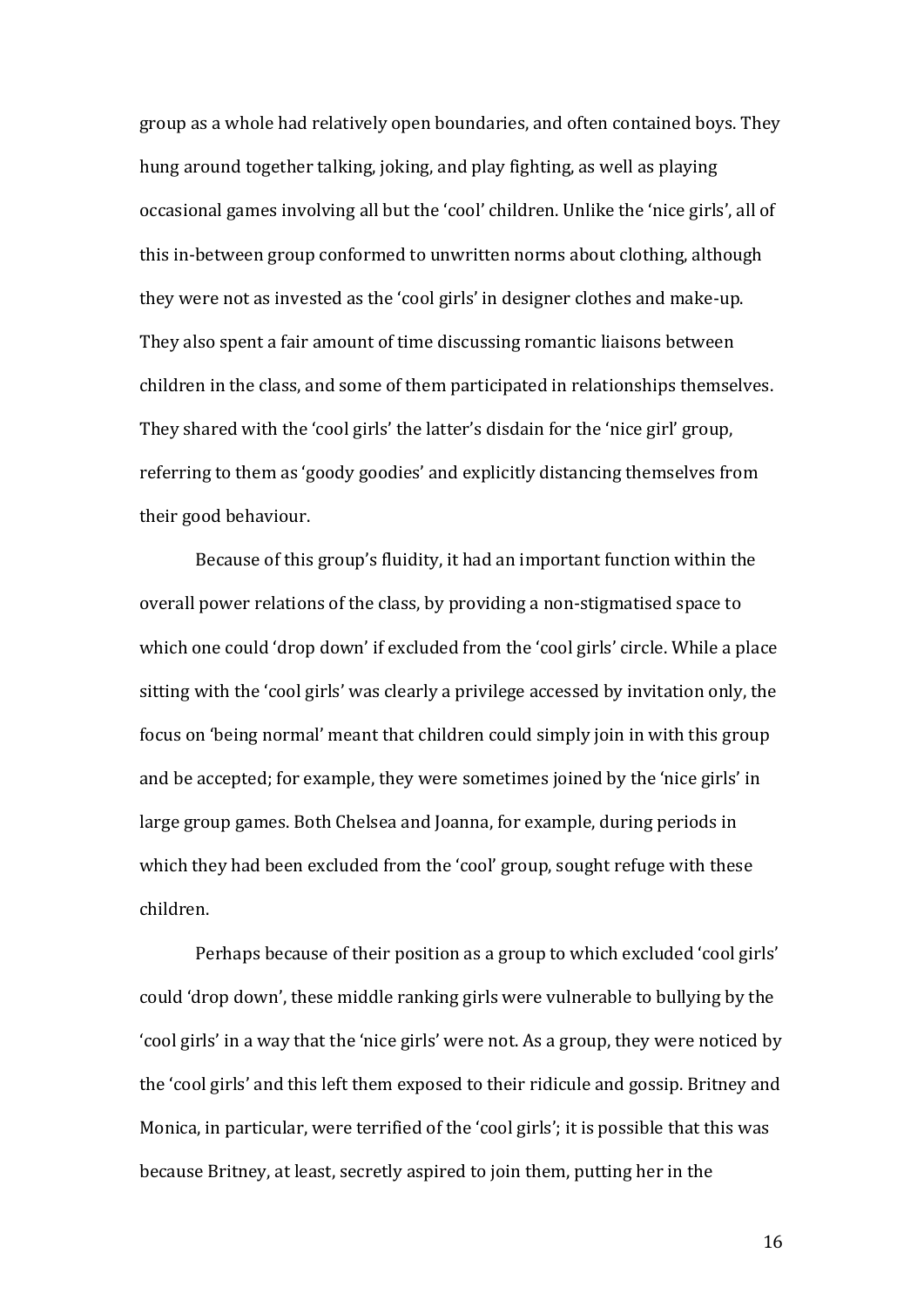vulnerable position of being a 'wannabe' (Goodwin, 2002), invested in 'cool girl' discourse but excluded from that group. However, unlike the 'nice girls', these middle-ranking children were also aware of the 'cool girls' methods and resisted them in various ways. This example occurs after Hedgehog (a boy) has called Mia, a 'wannabe cool girl', a 'chav'ii, which the children know is a derogatory term while being unsure of its meaning. Their discussion calls into play a discourse of resistance and derision, as they name Kelly's question as 'spam':

Britney warns the others, 'Mia's talking to Kelly now', and sure enough, Mia comes back to ask Hedgehog what a chav is. Before answering, Chelsea [temporarily ousted from the 'cool girls' group] warns that it's 'a spam from Kelly'…[…]…They tell me that a 'spam' is a question from Kelly via someone else that is not a legitimate question but simply designed to make fun of the answerer. (field notes)

Unlike Britney and Monica, Nirvana, Spirit and Leafy Blue showed neither fear of the 'cool girls' nor any desire to join them. While perceptive and articulate about the power relations within the class, they appeared happy with their middle-ranking status, and strongly invested in the idea of being 'normal'. This trio was notable for being high achievers who were heavily involved in activities outside of school: both Leafy Blue and Nirvana played musical instruments to a high standard and belonged to local children's orchestras, while Spirit was a keen runner who trained with a local club. Their commitment to activities and interests, as well as friendships, beyond school may have protected them from the need to pursue 'popularity' or 'coolness' within it. This reflects the earlier findings of Gulbrandsen (Gulbrandsen, 2003) that having other personal and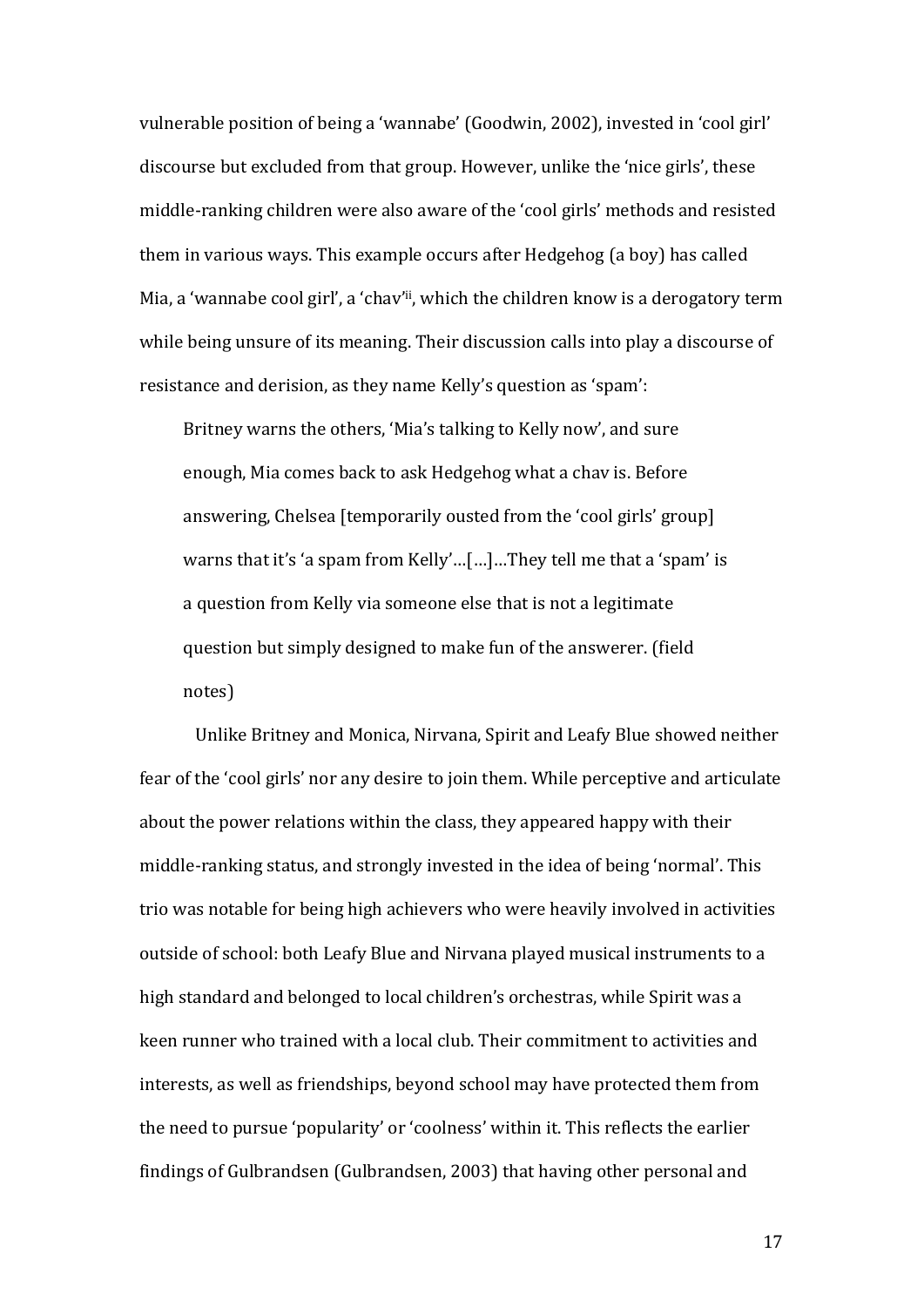social interests allows girls to dissociate themselves from both heterosexual romance and the requirement to strive for 'popularity'.

## **Discourses of derision: life as a 'wannabe'**

Mia was in an unusual position within the overall groupings and power dynamics of the class, inasmuch as she seemed to occupy a more or less permanent pariah status. This seemed to be related to her position as a publicly known 'wannabe' member of the 'cool girls' group, putting her in a position of constantly having to beg for attention (Svahn & Evaldsson, 2011). This underlined her marginality and led her to be treated as a scapegoat and victim by most of the class. Unlike the other non-'cool' girls, she was strongly invested in 'cool girl' discourse, valuing these girls' position and striving constantly to be one of them. This in turn led them to label her as a 'stalker', as she tried constantly to join them. Her commitment to becoming part of the 'cool girls' group lost her solidarity with the rest of the class, as she did not share their resistant/oppositional positioning. This meant that she was the only girl who was unable to use the 'normal people' group as a place to 'drop down' to in the way others could: she was not trusted not to run straight back to Kelly, taking with her the highly valued commodity that was other children's secrets.

Mia's status as a 'wannabe cool girl' was well known in the class and remarked upon in several interviews. Søndergaard (Søndergaard, 2012) argues that, in a situation in which people are anxious about being socially excluded, this fear is alleviated by contempt for and condemnation of those positioned as Other. This is what seems to have happened to Mia; every other girl was eager to distance themselves from her. While she was an easy target for Kelly and her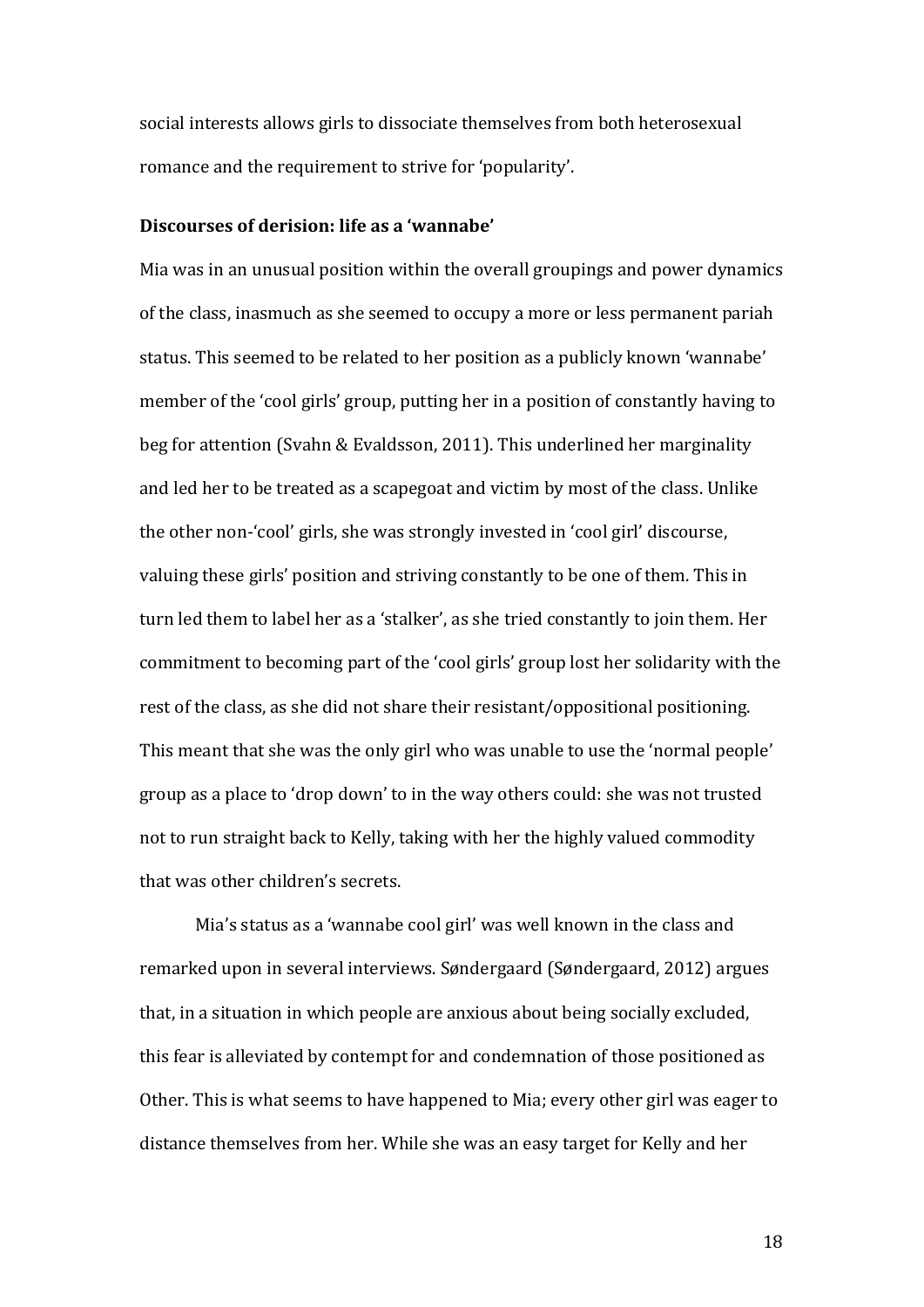friends, she was also used by them to run messages, stirring up trouble between others in the class, as well as herself starting off friction within friendship groups. She was particularly exploited by Kelly, who used her eagerness to be friends both to enhance her own power and as a source of vicious amusement. Mia's lack of loyalty to those outside the 'cool girls' group meant that the other children did not usually defend her. Indeed, it sometimes appeared that she was used as a 'stand-in' for others whom one did not dare to challenge. For example, when everyone laughed at Titanic when he fell over while running, he shouted 'shut up Mia' rather than confronting the rest of the class. Similarly, in conversation, lower status children might move from speaking critically about the powerful Kelly, to discussing how much they disliked Mia, a much safer target.

Overall, Mia's strong investment in 'cool girl' discourse and constant striving to be part of the 'cool girls' group put her in the most problematic position of all the girls in the class. It left her open to exclusion from all sides, because her tendency to take all secrets and disputes to Kelly made her distrusted by the other children (Sedano, 2012). Allowing herself to do more powerful girls' 'dirty work' in bullying or setting up others at Kelly's request meant that she was frequently blamed for causing trouble, while, her relative lack of power meant that other children, even the 'nice girls', felt that they could condemn or reject her with impunity. Her public failure, in the face of public striving, to be accepted by the 'cool girls' clique gave her a pariah status which left her open to ridicule from all sides. While, unlike the 'nice girls', she could at times openly resist and fight back, particularly against the boys, her constant desire to please Kelly, in the face of Kelly's frequent rejection, made her school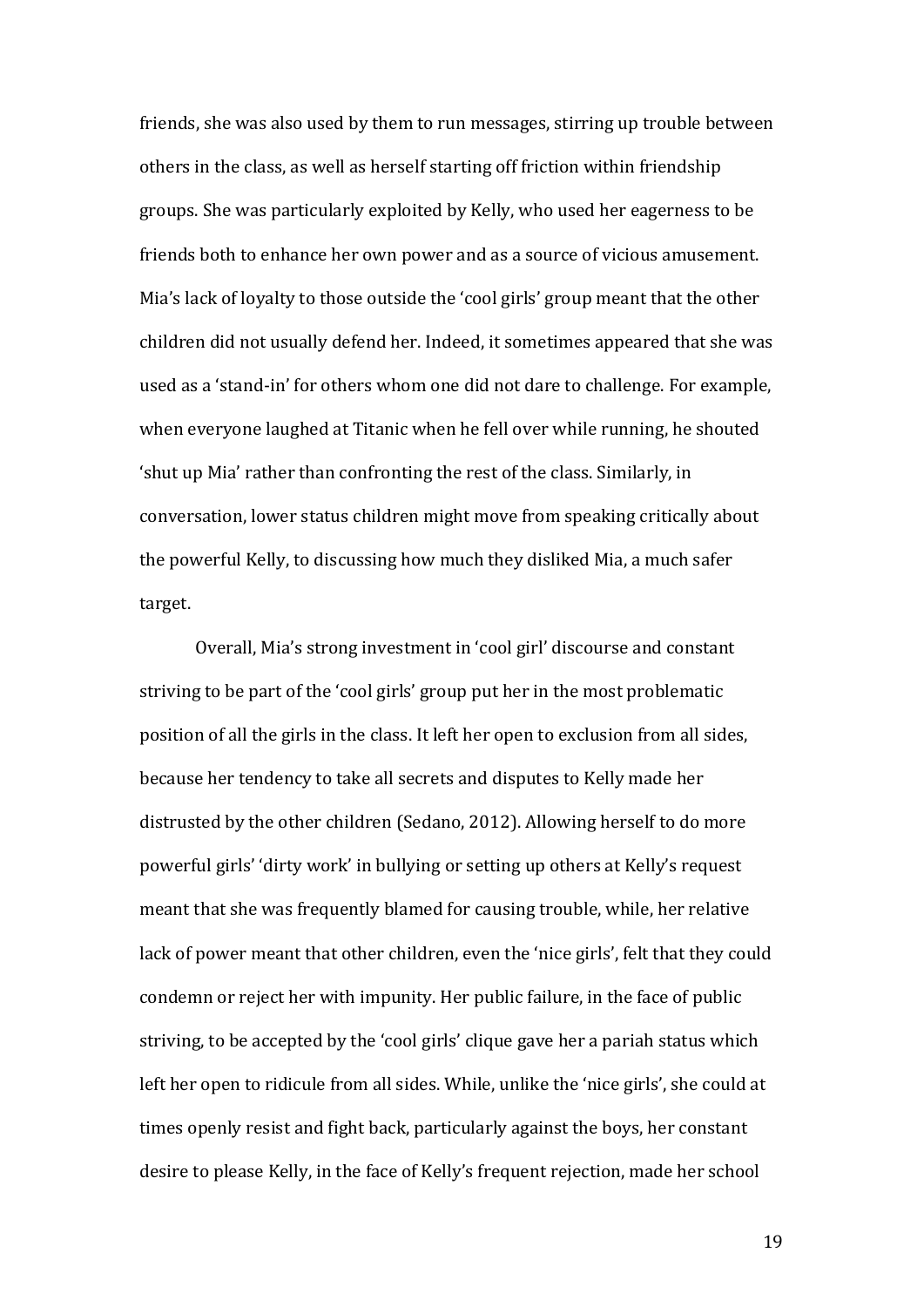life frequently miserable, if occasionally exciting. Taken all together, her experiences suggest that, for a girl, being a 'wannabe', on the extreme fringes of the 'cool group', invested in 'cool girl' discourse but not regarded as 'cool', is a particularly uncomfortable position.

## **Conclusion**

This case study suggests that there are some advantages for young girls in not subscribing to 'cool girl' discourses. By eschewing 'coolness', girls can avoid mutual surveillance, constant competition, and the ever-present possibility of painful, sudden, and frequently inexplicable exclusion (George, 2007; George & Browne, 2000; Paechter & Clark, 2010). At the same time, there are some costs to this position. The 'nice girls' in particular, were aware of their low status, although their investment in 'niceness' as a counter-discourse, including ingroup loyalty, was highly valued by them and allowed them to position themselves with some pride as different from (and, indeed, better than) the 'cool girls', whose behaviour they considered to be 'not nice'. Their compliance with school, as well as being derided by the higher status children, also laid them open to being bullied by the dominant boys, as it made it hard for them openly to resist sexual harassment in particular. The 'nice girls'' lack of engagement with status competition also meant, at times, that they were unable to take up opportunities made available to them, as was the case when Holly took over Lucy's 'envoy' role as discussed above. Thompson and Bell (2011) note that quiet students in secondary school frequently miss out on opportunities to contribute in class, and that this restricts their ability to be creative or inventive. It is likely that the 'nice girls' investment in discourses of 'niceness' and 'goodness' had a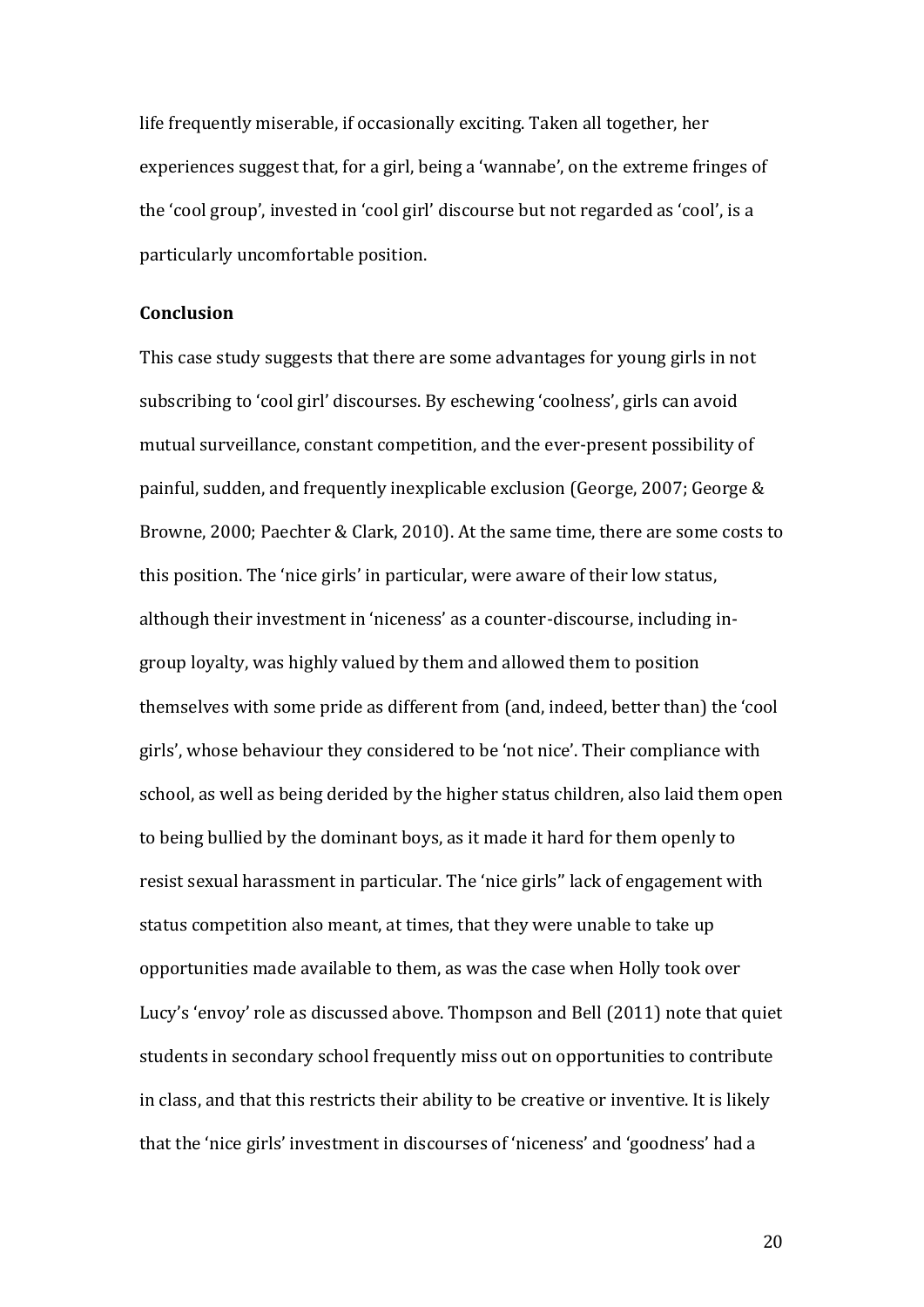similarly restricting effect. Nevertheless, the 'nice girls', had a quiet life as long as they could avoid the dominant boys. This was generally possible except when contact was forced upon them by the school staff; at this point they were bullied mercilessly as part of the 'cool boys' overall strategy of dominance. It was particularly distressing to us that so much of this bullying was of a sexual nature, and included unwanted touching as well as physically threatening behaviour.

Intermediately placed girls can also have a reasonably easy time of it as long as they have other things in their lives apart from the social world of school. In our study this appeared to give them sufficient confidence to ignore discourses of 'cool'. Their comfortable positioning of themselves as 'normal people' also kept them out of the most intense competition for status, allowing them greater physical freedom and fewer constraints on their behaviour. While avoiding the pejorative labels of 'neek' or 'goody-goody', the 'normal people' group in particular enjoyed a full social life, which encompassed awareness of the unwritten rules of the playground and, from a safe distance, an insight into, and occasional amusement from, the antics of the 'cool' children.

The least comfortable position seems to be that of 'wannabe', strongly invested in 'cool girl discourse', and aspiring to 'cool girl' status but never really achieving it. However, Mia's situation was exacerbated by the overt nature of her approaches to the 'cool girls' and her vulnerability to their antics. Because she did not make her assault on their group from a position of having a secure friendship elsewhere, she had little to fall back on when things went wrong and few alternatives to continuing to pursue this single goal. By comparison, Britney, who started off as best friends with Monica, had a relatively straightforward transition into the 'cool girls', though at the expense of this former friendship.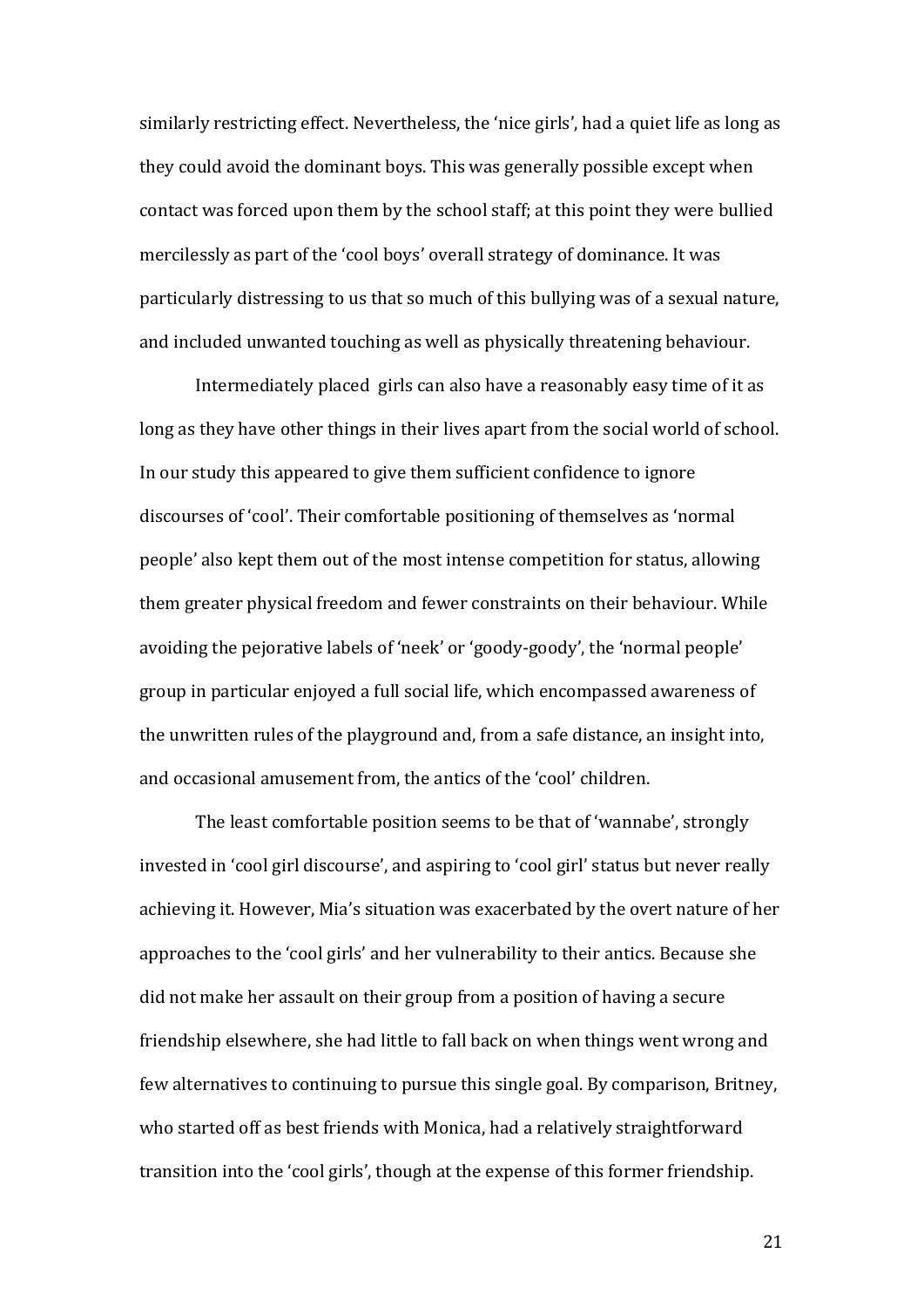Generally, more research is needed into 'non-cool' groups in school. Although previous researchers have suggested that these have pariah status (Francis, 2009; Renold, 2004; Renold & Allan, 2004), our evidence suggests that this does not have to be the case. Although our 'nice girls' were described by higher status girls as 'goody-goodies' and the 'cool girls' referred to them as 'neeks', they did not really experience life as outcasts; this was reserved for the one girl so transparently desperate to join the 'cool girls' that she abandoned other possible friends for a temporary chance of inclusion. Our study suggests that, while it requires acceptance of lower status, and may close down some social and educational opportunities, resisting discourses of 'coolness', and investing instead in 'niceness' or 'normality' has definite advantages. For some girls at least, it leads to a happier school life than is likely to be possible for those constantly striving to be, and remain, 'cool'.

## **References**

- Currie, D. H., Kelly, D. M., & Pomeranz, S. (2007). 'The power to squash people': understanding girls' relational aggression. *British Journal of Sociology of Education, 28*(1), 23-37.
- Foucault, M. (1978). *The History of Sexuality Volume One* (R. Hurley, Trans.). London: Penguin.
- Foucault, M., Mort, F., & Peters, R. (2005). Foucault recalled: interview with Michel Foucault. *New Formations, 55*, 9-22.
- Francis, B. (2009). The role of The Boffin as abject other in gendered performances of school achievement. *The Sociological Review, 57*(4), 645- 669.
- George, R. (2007). *Girls in a Goldfish Bowl: Moral Regulation, Ritual and the Use of Power Amongst Inner City Girls*. Rotterdam: Sense Publishers.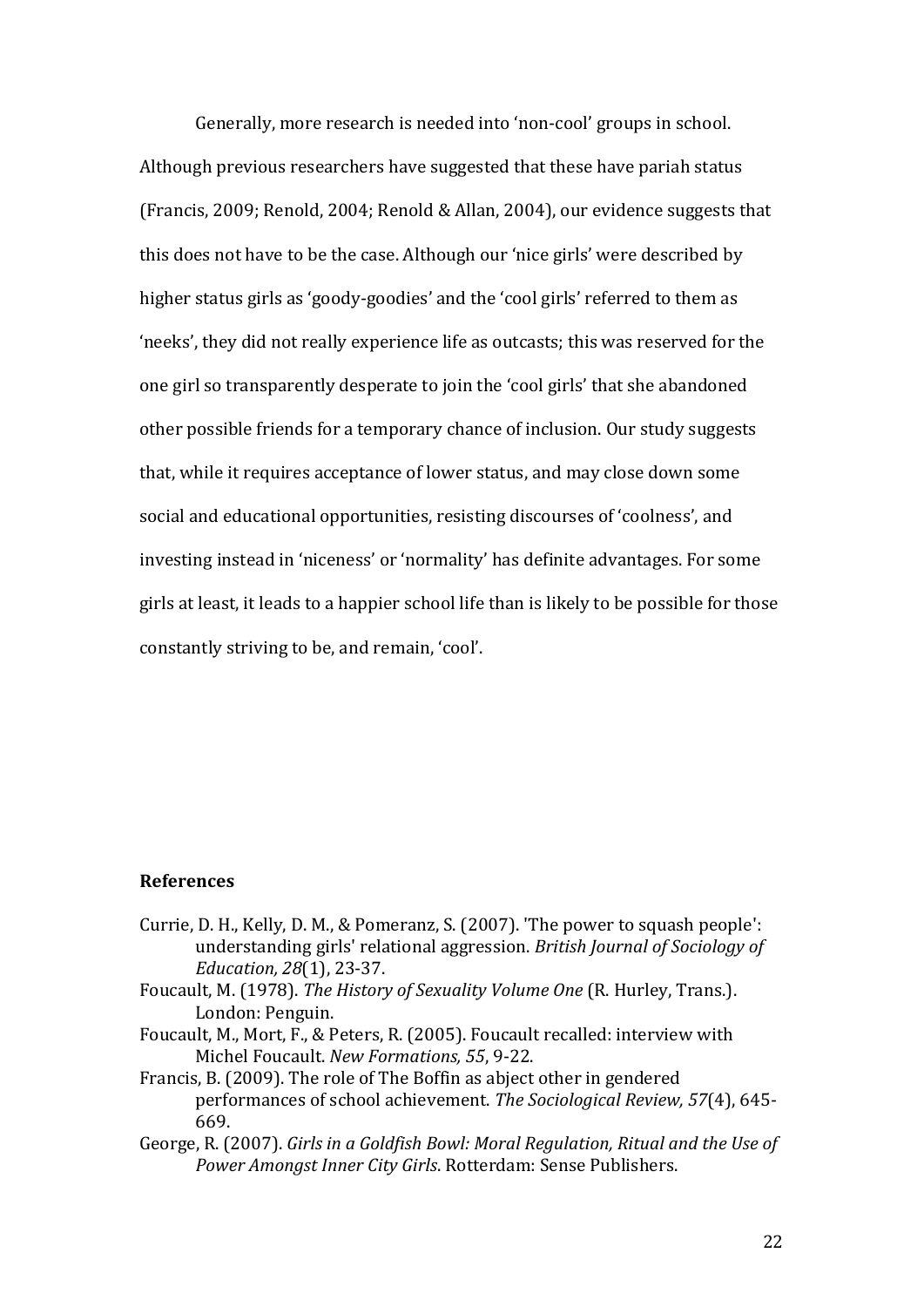- George, R., & Browne, N. (2000). 'Are you in or are you out?' An exploration of girl friendship groups in the primary phase of schooling. *INternational Journal of Inclusive Education, 4*(4), 289-300.
- Goodwin, M. H. (2002). Building power asymmetries in girls' interaction. *Discourse and Society, 13*(6), 715-730.
- Gulbrandsen, M. (2003). Peer relations as arenas for gender constructions among teenagers. *Pedagogy, Culture and Society, 11*(1), 113-131.
- Hey, V. (1997). *The Company She Keeps: an ethnography of girls' friendship*. Buckingham: Open University Press.
- Hook, D. (2004). Discourse, materiality, history: Foucault and discourse analysis. *Theory and Psychology, 11*(4), 521-547.
- Kehily, M. J., Mac an Ghaill, M., Epstein, D., & Redman, P. (2002). Private girls and public worlds: producing femininities in the primary school. *Discourse, 23*(2), 167-177.
- Paechter, C. (2010). Tomboys and girly-girls: embodied femininities in primary schools. *Discourse, 31*(2), 221-235.
- Paechter, C., & Clark, S. (2007). Learning gender in primary school playgrounds: findings from the Tomboy Identities study. *Pedagogy, Culture and Society, 15*(3), 317-332.
- Paechter, C., & Clark, S. (2010). Schoolgirls and power/knowledge economies: using knowledge to mobilize social power. In C. Jackson, C. Paechter, & E. Renold (Eds.), *Girls and Education 3-16: continuing concerns, new agendas* (pp. 117-128). Maidenhead, Berkshire: Open University Press.
- Pilcher, J. (2011). No logo? Children's consumption of fashion. *Childhood, 18*(1), 128-141.
- Read, B., Francis, B., & Skelton, C. (2011). Gender, popularity and notions of in/authenticity amongst 12-13 year old school girls. *British Journal of Sociology of Education, 32*(2), 169-183.
- Reay, D. (2001). 'Spice girls', 'nice girls', 'girlies' and 'tomboys': gender discourses, girls' cultures and femininities in the primary classroom. *Gender and Education, 13*(2), 153-166.
- Renold, E. (2001). 'Square-girls', femininity and the negotiation of academic success in the primary school. *British Educational Research Journal, 27*(5), 577-588.
- Renold, E. (2004). 'Other' boys: negotiating non-hegemonic masculinities in the primary school. *Gender and Education, 16*(2), 247-266.
- Renold, E. (2005). *Girls, Boys and Junior Sexualities: exploring children's gender and sexual relations in the primary school*. London: Routledge.
- Renold, E., & Allan, A. (2004). [Bright and beautiful: high-achieving girls, ambivalent femininities and the feminisation of success].
- Scott, K. A. (2002). 'You want to be a girl and not my friend': African-American/Black girls' play activities. *Childhood, 9*(4), 397-414.
- Sedano, L. J. (2012). On the irrelevance of ethnicity in children's organization of their social world. *Childhood, 19*(3), 375-388.
- Søndergaard, D. M. (2012). Bullying and social exclusion anxiety in schools. *British Journal of Sociology of Education, 33*(3), 355-372.
- Svahn, J., & Evaldsson, A.-C. (2011). 'You could just ignore me': situating peer exclusion within the contingencies of girls' everyday interactional practices. *Childhood, 18*(4), 491-508.